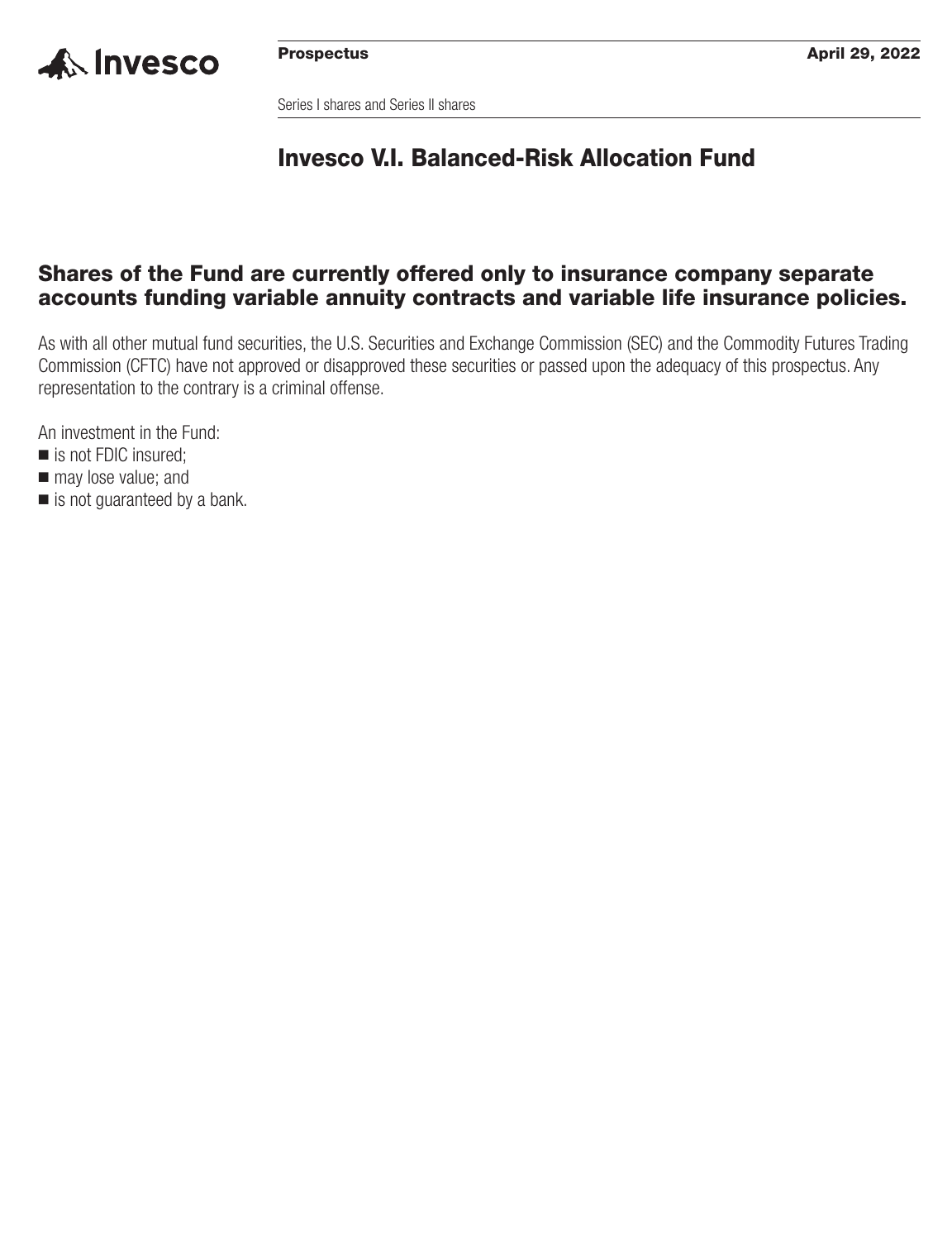## **Table of Contents**

| <b>Fund Summary</b>                                                                                                                                                                                                                                                          |                                                    |
|------------------------------------------------------------------------------------------------------------------------------------------------------------------------------------------------------------------------------------------------------------------------------|----------------------------------------------------|
| <b>Investment Objective(s), Strategies,</b><br><b>Risks and Portfolio Holdings</b>                                                                                                                                                                                           | 6                                                  |
| <b>Fund Management</b><br>The Adviser(s)<br><b>Adviser Compensation</b><br>Portfolio Managers                                                                                                                                                                                | 13<br>13<br>13<br>13                               |
| <b>Other Information</b><br>Purchase and Redemption of Shares<br>Excessive Short-Term Trading Activity Disclosure<br><b>Pricing of Shares</b><br>Taxes<br>Dividends and Distributions<br><b>Share Classes</b><br><b>Distribution Plan</b><br>Payments to Insurance Companies | 13<br>13<br>14<br>14<br>15<br>15<br>16<br>16<br>16 |
| <b>Consolidated Financial Highlights</b>                                                                                                                                                                                                                                     | 17                                                 |
| <b>Obtaining Additional Information</b>                                                                                                                                                                                                                                      | <b>Back Cover</b>                                  |

Shares of the Fund are used as investment vehicles for variable annuity contracts and variable life insurance policies (variable products) issued by certain insurance companies, and funds of funds. You cannot purchase shares of the Fund directly. As an owner of a variable product (variable product owner) that offers the Fund as an investment option,

however, you may allocate your variable product values to a separate account of the insurance company that invests in shares of the Fund.

Your variable product is offered through its own prospectus, which contains information about your variable product, including how to purchase the variable product and how to allocate variable product values to the Fund.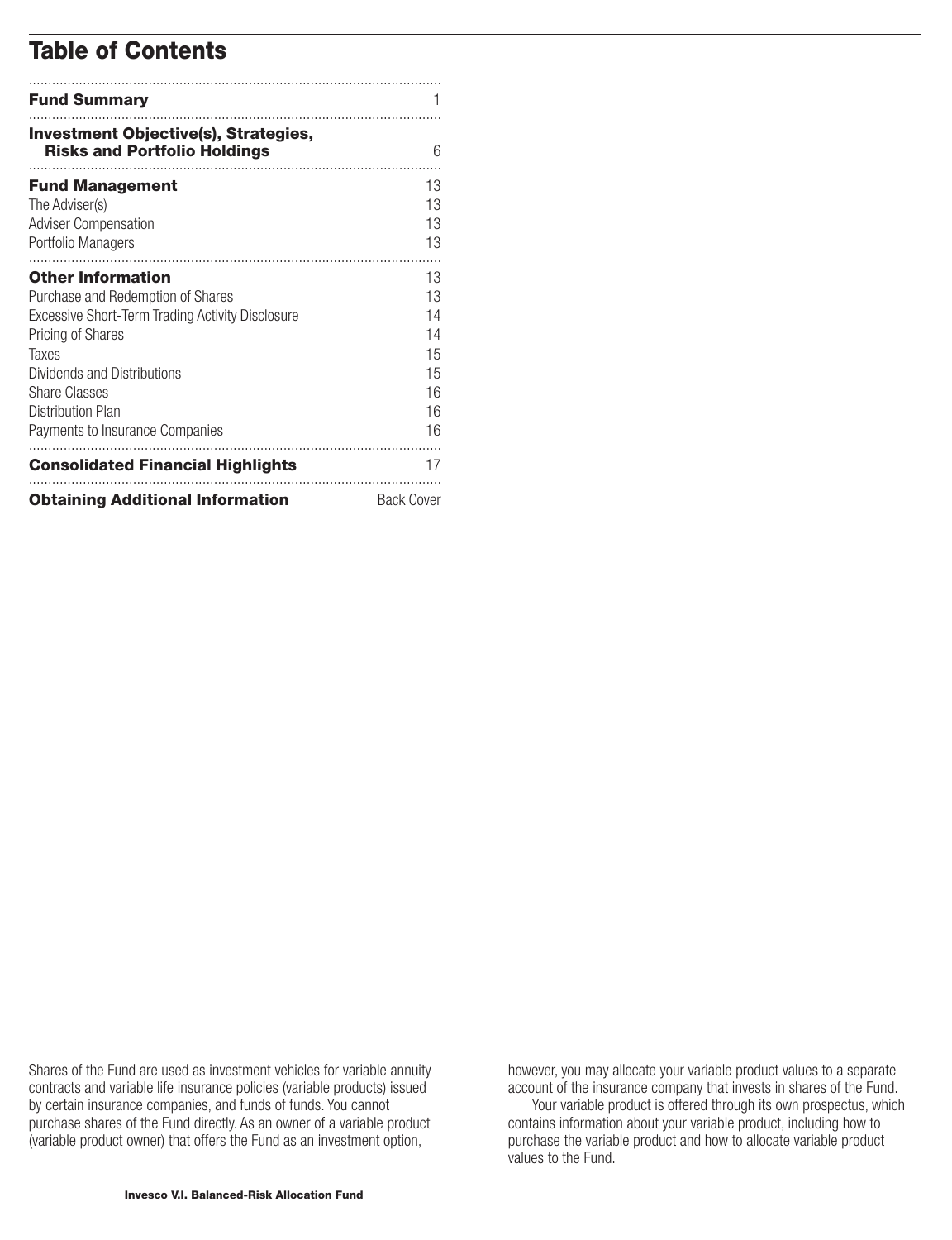## <span id="page-2-0"></span>**Fund Summary**

## **Investment Objective(s)**

The Fund's investment objective is total return with a low to moderate correlation to traditional financial market indices.

#### **Fees and Expenses of the Fund**

This table describes the fees and expenses that are incurred, directly or indirectly, when a variable product owner buys, holds, or redeems interest in an insurance company separate account that invests in the Series I shares or Series II shares of the Fund but does not represent the effect of any fees or other expenses assessed in connection with your variable product, and if it did, expenses would be higher. Fees and expenses of Invesco Cayman Commodity Fund IV Ltd., a wholly-owned subsidiary of the Fund (Subsidiary), are included in this table.

**Shareholder Fees** (fees paid directly from your investment)

|                                                                                                                                   |             | Series I shares Series II shares |
|-----------------------------------------------------------------------------------------------------------------------------------|-------------|----------------------------------|
| Maximum Sales Charge (Load) Imposed on Purchases<br>(as a percentage of offering price)                                           | <b>None</b> | <b>None</b>                      |
| Maximum Deferred Sales Charge (Load) (as a<br>percentage of original purchase price or redemption<br>proceeds, whichever is less) | <b>None</b> | None                             |

**Annual Fund Operating Expenses** (expenses that you pay each year as a percentage of the value of your investment)

|                                                                                       | <b>Series I shares</b> | <b>Series II shares</b> |
|---------------------------------------------------------------------------------------|------------------------|-------------------------|
| <b>Management Fees</b>                                                                | 0.92%                  | 0.92%                   |
| Distribution and/or Service (12b-1) Fees                                              | <b>None</b>            | 0.25                    |
| Other Expenses                                                                        | 0.19                   | 0.19                    |
| Acquired Fund Fees and Expenses                                                       | 0.07                   | 0.07                    |
| <b>Total Annual Fund Operating Expenses</b>                                           | 1.18                   | 1.43                    |
| Fee Waiver and/or Expense Reimbursement <sup>1</sup>                                  | 0.30                   | 0.30                    |
| Total Annual Fund Operating Expenses After Fee Waiver<br>and/or Expense Reimbursement | 0.88                   | 1.13                    |

1 Invesco Advisers, Inc. ("Invesco" or the "Adviser") has contractually agreed to waive advisory fees and/or reimburse expenses to the extent necessary to limit Total Annual Fund Operating Expenses After Fee Waiver and/or Expense Reimbursement (including prior fiscal year end Acquired Fund Fees and Expenses of 0.07% and excluding certain items discussed below) of Series I and Series II shares to 0.88% and 1.13%, respectively, of the Fund's average daily net assets (the "expense limits"). In determining the Adviser's obligation to waive advisory fees and/or reimburse expenses, the following expenses are not taken into account, and could cause the Total Annual Fund Operating Expenses After Fee Waiver and/or Expense Reimbursement to exceed the numbers reflected above: (i) interest; (ii) taxes; (iii) dividend expense on short sales; (iv) extraordinary or non-routine items, including litigation expenses; and (v) expenses that the Fund has incurred but did not actually pay because of an expense offset arrangement. Invesco has also contractually agreed to waive a portion of the Fund's management fee in an amount equal to the net management fee that Invesco earns on the Fund's investments in certain affiliated funds. Unless Invesco continues the fee waiver agreements, they will terminate on April 30, 2023 and June 30, 2023, respectively. During their terms, the fee waiver agreements cannot be terminated or amended to increase the expense limits or reduce the advisory fee waiver without approval of the Board of Trustees.

**Example.** This Example is intended to help you compare the cost of investing in the Fund with the cost of investing in other mutual funds.

This Example does not represent the effect of any fees or expenses assessed in connection with your variable product, and if it did, expenses would be higher.

The Example assumes that you invest \$10,000 in the Fund for the time periods indicated and then redeem all of your shares at the end of those periods. The Example also assumes that your investment has a 5% return each year and that the Fund's operating expenses remain equal to the Total Annual Fund Operating Expenses After Fee Waiver and/or Expense Reimbursement in the first year and the Total Annual Fund Operating Expenses thereafter.

Although your actual costs may be higher or lower, based on these assumptions, your costs would be:

|                  | 1 Year    | <b>3 Years</b> | 5 Years | <b>10 Years</b> |
|------------------|-----------|----------------|---------|-----------------|
| Series I shares  | -90<br>S. | \$345          | \$620   | \$1.405         |
| Series II shares | \$115     | \$423          | \$753   | \$1.687         |

**Portfolio Turnover.** The Fund pays transaction costs, such as commissions, when it buys and sells securities (or "turns over" its portfolio). A higher portfolio turnover rate may indicate higher transaction costs. These costs, which are not reflected in annual fund operating expenses or in the Example, affect the Fund's performance. During the most recent fiscal year, the Fund's portfolio turnover rate was 107% of the average value of its portfolio.

## **Principal Investment Strategies of the Fund**

The Fund's investment strategy is designed to provide capital loss protection during down markets by investing in multiple asset classes. Under normal market conditions, the Fund's portfolio management team allocates across three asset classes: equities, fixed income and commodities, such that no one asset class drives the Fund's performance. The Fund's exposure to these three asset classes will be achieved primarily through investments in derivative instruments (generally having aggregate notional exposure exceeding 65% of the Fund's net assets), including but not limited to futures, options, currency forward contracts and swap agreements.

The portfolio managers manage the Fund's portfolio using two different processes. One is strategic asset allocation, which the portfolio managers use to express their long-term views of the market. The portfolio managers apply their strategic process to, on average, approximately 80% of the Fund's portfolio risk, as determined by the portfolio managers' proprietary risk analysis. The other process is tactical asset allocation, which is used by the portfolio managers to reflect their shorter-term views of the market. The strategic and tactical processes are intended to adjust the Fund's portfolio risk in a variety of market conditions.

The portfolio managers implement their investment decisions primarily through the use of derivatives and other investments that create leverage. The Fund uses derivatives and other leveraged instruments to create and adjust exposures to the three asset classes. The portfolio managers make these adjustments to balance risk exposure when they believe it will benefit the Fund. Using derivatives often allows the portfolio managers to implement their views more efficiently and to gain more exposure to the asset classes than investing in more traditional assets such as stocks and bonds would allow. The Fund may hold long and short positions in derivatives and in investments in each of the three asset classes; however, the Fund will typically maintain net long exposure to each asset class, such that the Fund is expected to benefit from general price appreciation of investments in that asset class. The Fund's use of derivatives and the leveraged investment exposure created by its use of derivatives are expected to be significant and greater than most mutual funds.

The Fund's net asset value over a short to intermediate term is expected to be volatile because of the significant use of derivatives and other instruments that provide leverage, including futures contracts, options, swaps and commodity-linked notes. Volatility measures the range of returns of a security, fund, index or other investment, as indicated by the annualized standard deviation of its returns. Higher volatility generally indicates higher risk and is often reflected by frequent and sometimes significant movements up and down in value. The Fund will have the potential for greater gains, as well as the potential for greater losses, than if the Fund did not use derivatives or other instruments that have a leveraging effect. Leveraging tends to magnify, sometimes significantly depending on the amount of leverage used, the effect of any increase or decrease in the Fund's exposure to an asset class and may cause the Fund's net asset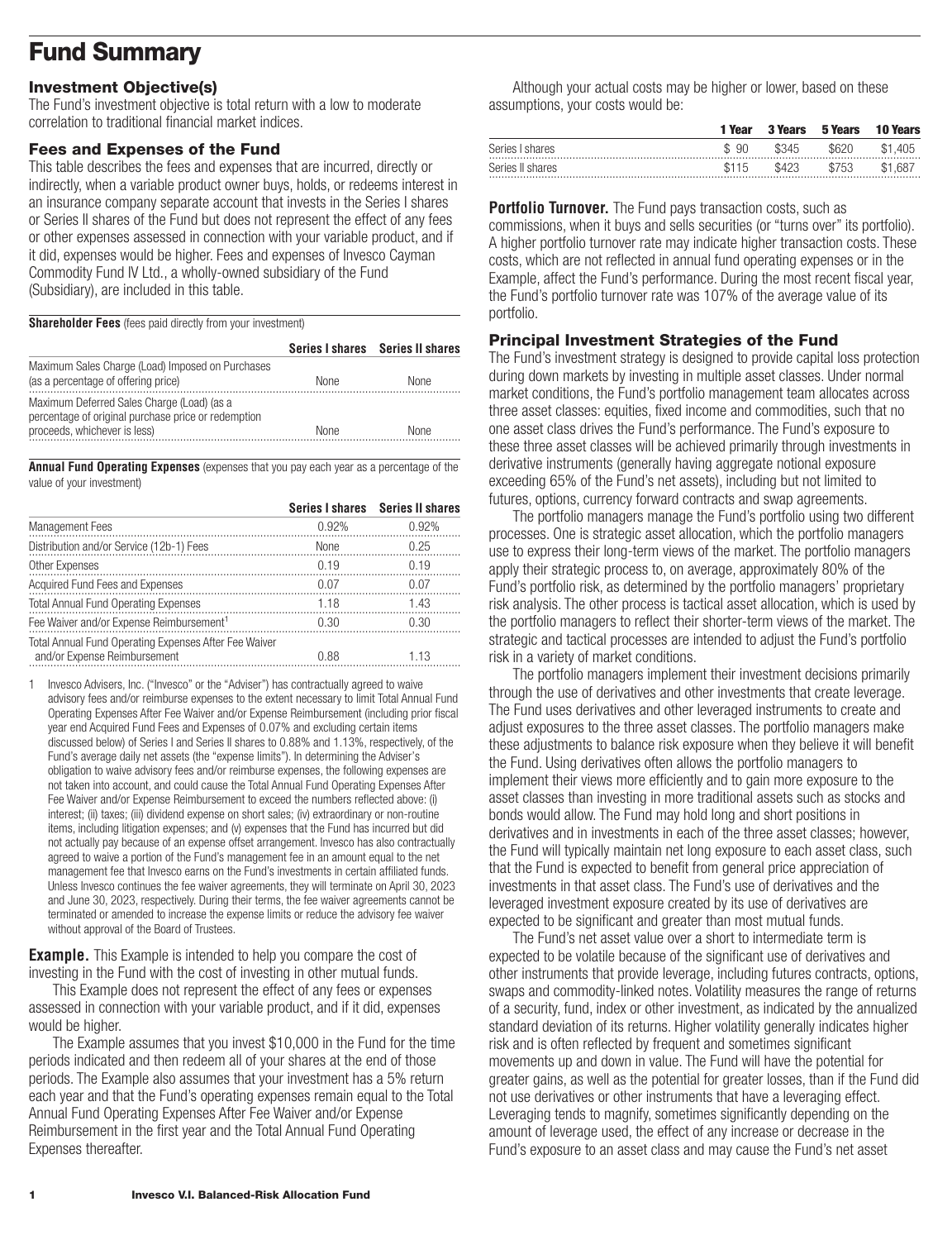value to be more volatile than a fund that does not use leverage. For example, if the Fund gains exposure to a specific asset class through an instrument that provides leveraged exposure to the class, and that leveraged instrument increases in value, the gain to the Fund will be magnified; however, if the leveraged instrument decreases in value, the loss to the Fund will be magnified.

The Adviser's investment process has three steps. The first step involves investment selection within the three asset classes (equities, fixed income and commodities). The portfolio managers select investments to represent each of the three asset classes from a universe of over fifty investments. The selection process (1) evaluates a particular investment's theoretical case for long-term excess returns relative to cash; (2) screens the identified investments against minimum liquidity criteria; and (3) reviews the expected correlation among the investments, meaning the likelihood that the value of the investments will move in the same direction at the same time, and the expected risk of each investment to determine whether the selected investments are likely to improve the expected risk adjusted return of the Fund.

The second step in the investment process involves portfolio construction. The portfolio managers use their own estimates for risk and correlation to weight each asset class and the investments within each asset class selected in the first step to construct a portfolio that they believe is risk-balanced across the three asset classes. Periodically, the management team re-estimates the risk contributed by each asset class and investment and re-balances the portfolio; the portfolio also may be rebalanced when the Fund makes new investments. Taken together, the first two steps in the process result in the strategic allocation.

In the third step of the investment process, using a systematic approach based on fundamental principles, the portfolio management team analyzes the asset classes and investments, considering the following factors: valuation, economic environment and historic price movements. Regarding valuation, the portfolio managers evaluate whether an asset class and investments in that asset class are attractively priced relative to fundamentals. Next, the portfolio managers assess the economic environment and consider the effect that monetary policy and other determinants of economic growth, inflation and market volatility will have on an asset class and related investments. Lastly, the portfolio managers assess the impact of historic price movements for each asset class and related investments on likely future returns.

Utilizing the results from the analysis described above, the portfolio managers determine tactical short-term over-weight positions (incurring additional exposure relative to the strategic allocation) and under-weight positions (incurring less exposure relative to the strategic allocation) for the asset classes and investments. The management team actively adjusts portfolio positions to reflect the near-term market environment, while remaining consistent with the balanced-risk long-term portfolio structure described in step two above.

The Fund's equity exposure will be achieved through investments in derivatives that track equity indices comprised of shares of companies in developed and/or emerging market countries, including equity indices that emphasize exposure to companies associated with certain characteristics, known as style factors, including high dividend, quality, value, growth, low volatility, size (large, mid or small cap) and momentum. In addition, the Fund may invest directly in shares of such companies and in exchange-traded funds (ETFs) that provide equity exposure, including ETFs that track factor-based indices that emphasize the style factors noted above. The Fund may also buy and write (sell) put and call options on equities, equity indices and ETFs, including in combination, to adjust the Fund's equity exposure or to generate income. Additionally, the Fund can use currency forward contracts to hedge against the risk that the value of the foreign currencies in which its equity investments are denominated will depreciate against the U.S. dollar.

The Fund's fixed income exposure will be achieved through derivatives that offer exposure to the debt or credit of issuers in developed and/or

emerging markets that are rated investment grade or are unrated but deemed to be investment grade quality by the Adviser, including U.S. and foreign government debt securities having intermediate (5-10 years) and long (10 plus years) term maturity.

The Fund's commodity exposure will be achieved through investments in commodity futures and swaps, commodity related ETFs and exchange-traded notes (ETNs) and commodity-linked notes, some or all of which will be owned through Invesco Cayman Commodity Fund IV Ltd., a wholly-owned subsidiary of the Fund organized under the laws of the Cayman Islands (Subsidiary). The commodity investments will be focused in four sectors of the commodities market: energy, precious metals, industrial metals and agriculture/livestock.

The Fund will invest in the Subsidiary to gain exposure to commodities markets. The Subsidiary, in turn, will invest in commodity futures and swaps, commodity related ETFs and ETNs and commodity-linked notes. The Subsidiary is advised by the Adviser, has the same investment objective as the Fund and generally employs the same investment strategy. Unlike the Fund, however, the Subsidiary may invest without limitation in commodity-linked derivatives and other investments that may provide leveraged and non-leveraged exposure to commodities. The Subsidiary will also hold cash and cash equivalent instruments, including affiliated money market funds, some or all of which may serve as margin or collateral for the Subsidiary's derivative positions. Because the Subsidiary is wholly-owned by the Fund, the Fund will be subject to the risks associated with any investment by the Subsidiary.

The Fund generally will maintain a substantial amount of its net assets (including assets held by the Subsidiary) in cash and cash equivalent instruments, including affiliated money market funds, as margin or collateral for the Fund's obligations under derivative transactions. The larger the value of the Fund's derivative positions, as opposed to positions held in non-derivative instruments, the more the Fund will be required to maintain cash and cash equivalents as margin or collateral for such derivatives.

In attempting to meet its investment objective or to manage subscription and redemption requests, the Fund engages in active and frequent trading of portfolio securities.

## **Principal Risks of Investing in the Fund**

As with any mutual fund investment, loss of money is a risk of investing. An investment in the Fund is not a deposit in a bank and is not insured or guaranteed by the Federal Deposit Insurance Corporation or any other governmental agency. The risks associated with an investment in the Fund can increase during times of significant market volatility. The principal risks of investing in the Fund are:

*Market Risk.* The market values of the Fund's investments, and therefore the value of the Fund's shares, will go up and down, sometimes rapidly or unpredictably. Market risk may affect a single issuer, industry or section of the economy, or it may affect the market as a whole. The value of the Fund's investments may go up or down due to general market conditions that are not specifically related to the particular issuer, such as real or perceived adverse economic conditions, changes in the general outlook for revenues or corporate earnings, changes in interest or currency rates, regional or global instability, natural or environmental disasters, widespread disease or other public health issues, war, military conflict, acts of terrorism or adverse investor sentiment generally. During a general downturn in the financial markets, multiple asset classes may decline in value. When markets perform well, there can be no assurance that specific investments held by the Fund will rise in value.

*Correlation Risk.* Because the Fund's investment strategy seeks to balance risk across three asset classes and, within each asset class, across different countries and investments, to the extent either the asset classes or the selected countries and investments become correlated in a way not anticipated by the Adviser, the Fund's risk allocation process may result in magnified risks and loss instead of balancing (reducing) the risk of loss.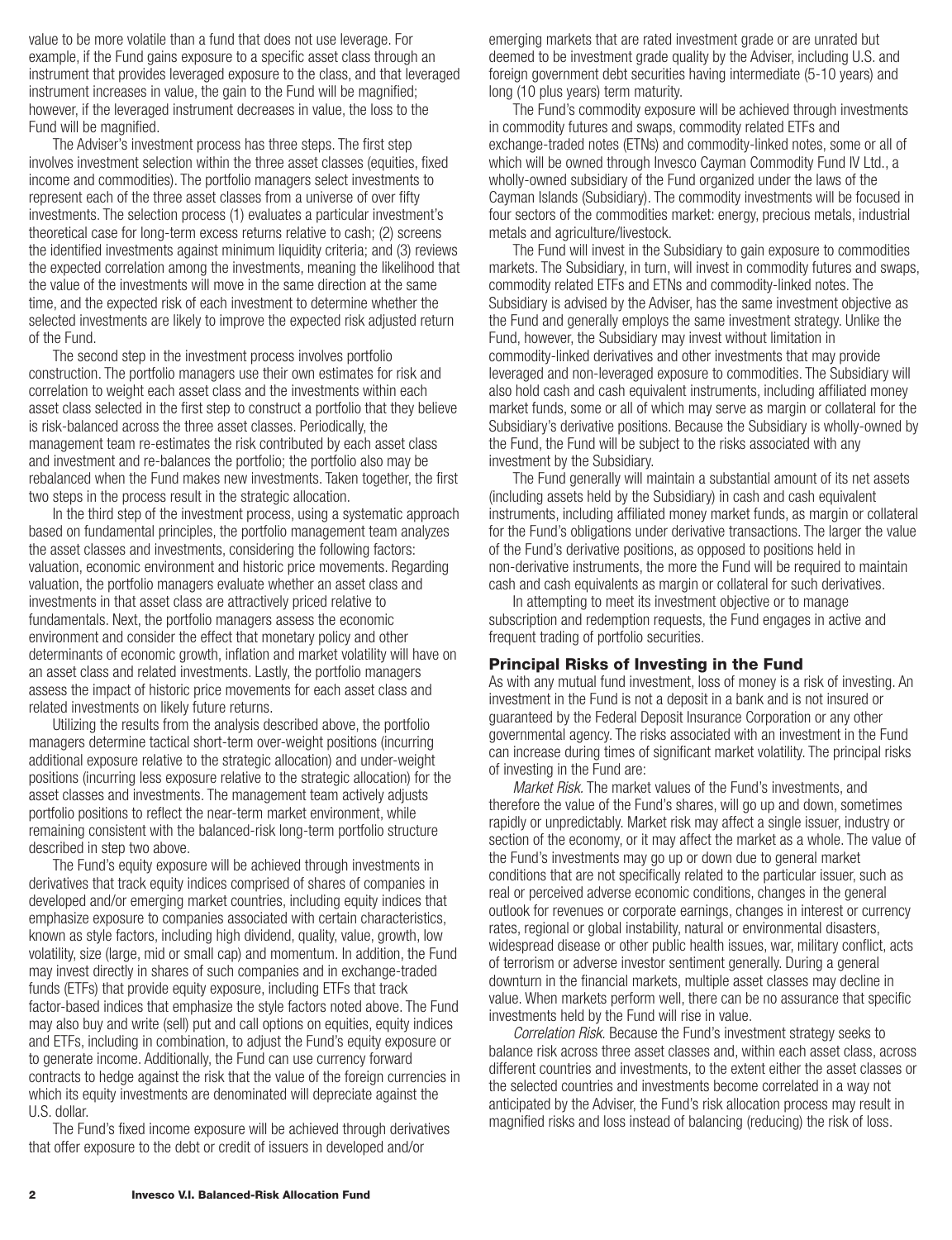*Derivatives Risk.* The value of a derivative instrument depends largely on (and is derived from) the value of an underlying security, currency, commodity, interest rate, index or other asset (each referred to as an underlying asset). In addition to risks relating to the underlying assets, the use of derivatives may include other, possibly greater, risks, including counterparty, leverage and liquidity risks. Counterparty risk is the risk that the counterparty to the derivative contract will default on its obligation to pay the Fund the amount owed or otherwise perform under the derivative contract. Derivatives create leverage risk because they do not require payment up front equal to the economic exposure created by holding a position in the derivative. As a result, an adverse change in the value of the underlying asset could result in the Fund sustaining a loss that is substantially greater than the amount invested in the derivative or the anticipated value of the underlying asset, which may make the Fund's returns more volatile and increase the risk of loss. Derivative instruments may also be less liquid than more traditional investments and the Fund may be unable to sell or close out its derivative positions at a desirable time or price. This risk may be more acute under adverse market conditions, during which the Fund may be most in need of liquidating its derivative positions. Derivatives may also be harder to value, less tax efficient and subject to changing government regulation that could impact the Fund's ability to use certain derivatives or their cost. The SEC has adopted new regulations related to the use of derivatives and related instruments by registered investment companies. These regulations may limit the Fund's ability to engage in derivatives transactions and may result in increased costs or require the Fund to modify its investment strategies. Derivatives strategies may not always be successful. For example, derivatives used for hedging or to gain or limit exposure to a particular market segment may not provide the expected benefits, particularly during adverse market conditions. These risks are greater for the Fund than most other mutual funds because the Fund will implement its investment strategy primarily through derivative instruments rather than direct investments in stocks/bonds.

*Investing in Stocks Risk.* The value of the Fund's portfolio may be affected by changes in the stock markets. Stock markets may experience significant short-term volatility and may fall or rise sharply at times. Adverse events in any part of the equity or fixed-income markets may have unexpected negative effects on other market segments. Different stock markets may behave differently from each other and U.S. stock markets may move in the opposite direction from one or more foreign stock markets.

The prices of individual stocks generally do not all move in the same direction at the same time. However, individual stock prices tend to go up and down more dramatically than those of certain other types of investments, such as bonds. A variety of factors can negatively affect the price of a particular company's stock. These factors may include, but are not limited to: poor earnings reports, a loss of customers, litigation against the company, general unfavorable performance of the company's sector or industry, or changes in government regulations affecting the company or its industry. To the extent that securities of a particular type are emphasized (for example foreign stocks, stocks of small- or mid-cap companies, growth or value stocks, or stocks of companies in a particular industry), fund share values may fluctuate more in response to events affecting the market for those types of securities.

*Debt Securities Risk.* The prices of debt securities held by the Fund will be affected by changes in interest rates, the creditworthiness of the issuer and other factors. An increase in prevailing interest rates typically causes the value of existing debt securities to fall and often has a greater impact on longer-duration debt securities and higher quality debt securities. Falling interest rates will cause the Fund to reinvest the proceeds of debt securities that have been repaid by the issuer at lower interest rates. Falling interest rates may also reduce the Fund's distributable income because interest payments on floating rate debt instruments held by the Fund will decline. The Fund could lose money on investments in debt securities if the issuer or borrower fails to meet its obligations to make interest payments and/or to repay principal in a timely manner. Changes in an issuer's financial strength, the market's perception of such strength or in the credit rating of the issuer or the security may affect the value of debt securities. The Adviser's credit analysis may fail to anticipate such changes, which could result in buying a debt security at an inopportune time or failing to sell a debt security in advance of a price decline or other credit event.

*Commodity Risk.* The Fund may have investment exposure to the commodities markets and/or a particular sector of the commodities markets, which may subject the Fund to greater volatility than investments in traditional securities, such as stocks and bonds. Volatility in the commodities markets may be caused by changes in overall market movements, domestic and foreign political and economic events and policies, war, acts of terrorism, changes in domestic or foreign interest rates and/or investor expectations concerning interest rates, domestic and foreign inflation rates, investment and trading activities of mutual funds, hedge funds and commodities funds, and factors such as drought, floods, weather, livestock disease, embargoes, tariffs and other regulatory developments or supply and demand disruptions. Because the Fund's performance may be linked to the performance of volatile commodities, investors should be willing to assume the risks of potentially significant fluctuations in the value of the Fund's shares.

*Commodities Tax Risk.* The tax treatment of commodity-linked derivative instruments may be adversely affected by changes in legislation, regulations or other legally binding authority. If, as a result of any such adverse action, the income of the Fund from certain commodity-linked derivatives was treated as non-qualifying income, the Fund might fail to qualify as a regulated investment company and be subject to federal income tax at the Fund level. As a result of an announcement by the Internal Revenue Service (IRS), the Fund intends to invest in commodity-linked notes: (a) directly, relying on an opinion of counsel confirming that income from such investments should be qualifying income because such commodity-linked notes constitute securities under section 2(a)(36) of the 1940 Act or (b) indirectly through the Subsidiary. Should the IRS issue further guidance, or Congress enact legislation, that adversely affects the tax treatment of the Fund's use of commodity-linked notes or the Subsidiary (which guidance might be applied to the Fund retroactively), it could, among other consequences, limit the Fund's ability to pursue its investment strategy.

*Changing Fixed Income Market Conditions Risk.* The current low interest rate environment was created in part by the Federal Reserve Board (FRB) and certain foreign central banks keeping the federal funds and equivalent foreign rates near historical lows. Increases in the federal funds and equivalent foreign rates may expose fixed income markets to heightened volatility and reduced liquidity for certain fixed income investments, particularly those with longer maturities. In addition, decreases in fixed income dealer market-making capacity may also potentially lead to heightened volatility and reduced liquidity in the fixed income markets. As a result, the value of the Fund's investments and share price may decline. Changes in central bank policies could also result in higher than normal shareholder redemptions, which could potentially increase portfolio turnover and the Fund's transaction costs.

*Foreign Securities Risk.* The Fund's foreign investments may be adversely affected by political and social instability, changes in economic or taxation policies, difficulty in enforcing obligations, decreased liquidity or increased volatility. Foreign investments also involve the risk of the possible seizure, nationalization or expropriation of the issuer or foreign deposits (in which the Fund could lose its entire investments in a certain market) and the possible adoption of foreign governmental restrictions such as exchange controls. Foreign companies generally may be subject to less stringent regulations than U.S. companies, including financial reporting requirements and auditing and accounting controls, and may therefore be more susceptible to fraud or corruption. There may be less public information available about foreign companies than U.S. companies, making it difficult to evaluate those foreign companies. Unless the Fund has hedged its foreign currency exposure, foreign securities risk also involves the risk of negative foreign currency rate fluctuations, which may cause the value of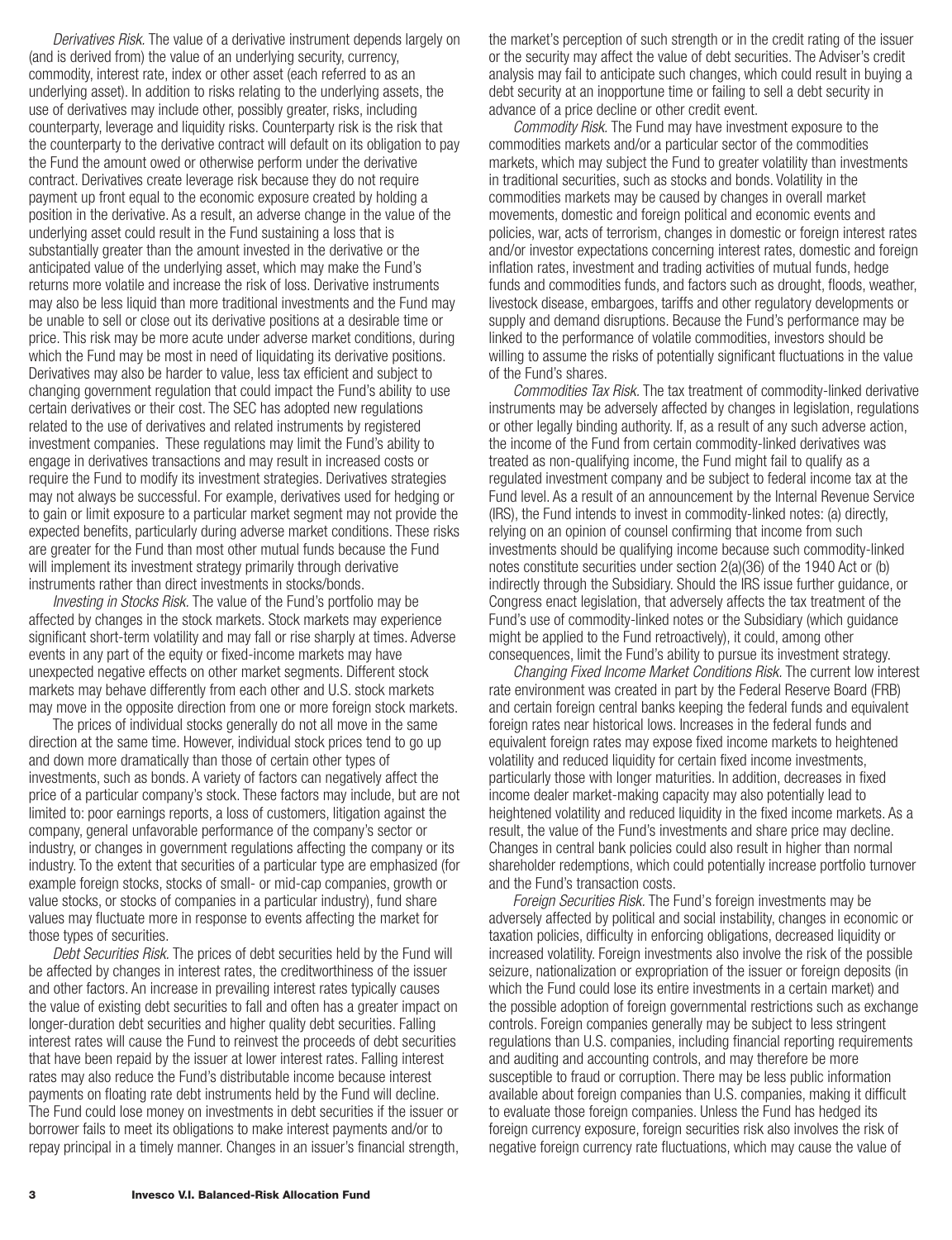securities denominated in such foreign currency (or other instruments through which the Fund has exposure to foreign currencies) to decline in value. Currency exchange rates may fluctuate significantly over short periods of time. Currency hedging strategies, if used, are not always successful.

*Emerging Market Securities Risk.* Emerging markets (also referred to as developing markets) are generally subject to greater market volatility, political, social and economic instability, uncertain trading markets and more governmental limitations on foreign investment than more developed markets. In addition, companies operating in emerging markets may be subject to lower trading volume and greater price fluctuations than companies in more developed markets. Such countries' economies may be more dependent on relatively few industries or investors that may be highly vulnerable to local and global changes. Companies in emerging market countries generally may be subject to less stringent regulatory, disclosure, financial reporting, accounting, auditing and recordkeeping standards than companies in more developed countries. As a result, information, including financial information, about such companies may be less available and reliable, which can impede the Fund's ability to evaluate such companies. Securities law and the enforcement of systems of taxation in many emerging market countries may change quickly and unpredictably, and the ability to bring and enforce actions (including bankruptcy, confiscatory taxation, expropriation, nationalization of a company's assets, restrictions on foreign ownership of local companies, restrictions on withdrawing assets from the country, protectionist measures and practices such as share blocking), or to obtain information needed to pursue or enforce such actions, may be limited. In addition, the ability of foreign entities to participate in privatization programs of certain developing or emerging market countries may be limited by local law. Investments in emerging market securities may be subject to additional transaction costs, delays in settlement procedures, unexpected market closures, and lack of timely information.

*Foreign Government Debt Risk.* Investments in foreign government debt securities (sometimes referred to as sovereign debt securities) involve certain risks in addition to those relating to foreign securities or debt securities generally. The issuer of the debt or the governmental authorities that control the repayment of the debt may be unable or unwilling to repay principal or interest when due in accordance with the terms of such debt, and the Fund may have limited recourse in the event of a default against the defaulting government. Without the approval of debt holders, some governmental debtors have in the past been able to reschedule or restructure their debt payments or declare moratoria on payments.

*LIBOR Transition Risk.* The Fund may have investments in financial instruments that utilize the London Interbank Offered Rate ("LIBOR") as the reference or benchmark rate for variable interest rate calculations. LIBOR is intended to measure the rate generally at which banks can lend and borrow from one another in the relevant currency on an unsecured basis. Regulators and financial industry working groups in several jurisdictions have worked over the past several years to identify alternative reference rates ("ARRs") to replace LIBOR and to assist with the transition to the new ARRs. In connection with the transition, on March 5, 2021 the UK Financial Conduct Authority (FCA), the regulator that oversees LIBOR, announced that the majority of LIBOR rates would cease to be published or would no longer be representative on January 1, 2022. Consequently, the publication of most LIBOR rates ceased at the end of 2021, but a selection of widely used USD LIBOR rates continues to be published until June 2023 to allow for an orderly transition away from these rates. Additionally, key regulators have instructed banking institutions to cease entering into new contracts that reference these USD LIBOR settings after December 31, 2021, subject to certain limited exceptions.

There remains uncertainty and risks relating to the continuing LIBOR transition and its effects on the Fund and the instruments in which the Fund invests. For example, there can be no assurance that the composition or characteristics of any ARRs or financial instruments in which the Fund

invests that utilize ARRs will be similar to or produce the same value or economic equivalence as LIBOR or that these instruments will have the same volume or liquidity. Additionally, although regulators have generally prohibited banking institutions from entering into new contracts that reference those USD LIBOR settings that continue to exist, there remains uncertainty and risks relating to certain "legacy" USD LIBOR instruments that were issued or entered into before December 31, 2021 and the process by which a replacement interest rate will be identified and implemented into these instruments when USD LIBOR is ultimately discontinued. The effects of such uncertainty and risks in "legacy" USD LIBOR instruments held by the Fund could result in losses to the Fund.

*Commodity-Linked Notes Risk.* In addition to risks associated with the underlying commodities, investments in commodity-linked notes may be subject to additional risks, such as non-payment of interest and loss of principal, counterparty risk, lack of a secondary market and risk of greater volatility than traditional equity and debt securities. The value of the commodity-linked notes the Fund buys may fluctuate significantly because the values of the underlying investments to which they are linked are themselves volatile. Additionally, certain commodity-linked notes employ "economic" leverage by requiring payment by the issuer of an amount that is a multiple of the price increase or decrease of the underlying commodity, commodity index, or other economic variable. Such economic leverage will increase the volatility of the value of these commodity-linked notes and the Fund to the extent it invests in such notes.

*Short Position Risk.* Because the Fund's potential loss on a short position arises from increases in the value of the asset sold short, the Fund will incur a loss on a short position, which is theoretically unlimited, if the price of the asset sold short increases from the short sale price. The counterparty to a short position or other market factors may prevent the Fund from closing out a short position at a desirable time or price and may reduce or eliminate any gain or result in a loss. In a rising market, the Fund's short positions will cause the Fund to underperform the overall market and its peers that do not engage in shorting. If the Fund holds both long and short positions, and both positions decline simultaneously, the short positions will not provide any buffer (hedge) from declines in value of the Fund's long positions. Certain types of short positions involve leverage, which may exaggerate any losses, potentially more than the actual cost of the investment, and will increase the volatility of the Fund's returns.

*Exchange-Traded Funds Risk.* In addition to the risks associated with the underlying assets held by the exchange-traded fund, investments in exchange-traded funds are subject to the following additional risks: (1) an exchange-traded fund's shares may trade above or below its net asset value; (2) an active trading market for the exchange-traded fund's shares may not develop or be maintained; (3) trading an exchange-traded fund's shares may be halted by the listing exchange; (4) a passively managed exchange-traded fund may not track the performance of the reference asset; and (5) a passively managed exchange-traded fund may hold troubled securities. Investment in exchange-traded funds may involve duplication of management fees and certain other expenses, as the Fund indirectly bears its proportionate share of any expenses paid by the exchange-traded funds in which it invests. Further, certain exchange-traded funds in which the Fund may invest are leveraged, which may result in economic leverage, permitting the Fund to gain exposure that is greater than would be the case in an unlevered instrument and potentially resulting in greater volatility.

*Exchange-Traded Notes Risk.* Exchange-traded notes are subject to credit risk, counterparty risk, and the risk that the value of the exchange-traded note may drop due to a downgrade in the issuer's credit rating. The value of an exchange-traded note may also be influenced by time to maturity, level of supply and demand for the exchange-traded note, volatility and lack of liquidity in the underlying market, changes in the applicable interest rates, and economic, legal, political, or geographic events that affect the referenced underlying market or assets. The Fund will bear its proportionate share of any fees and expenses borne by an exchange-traded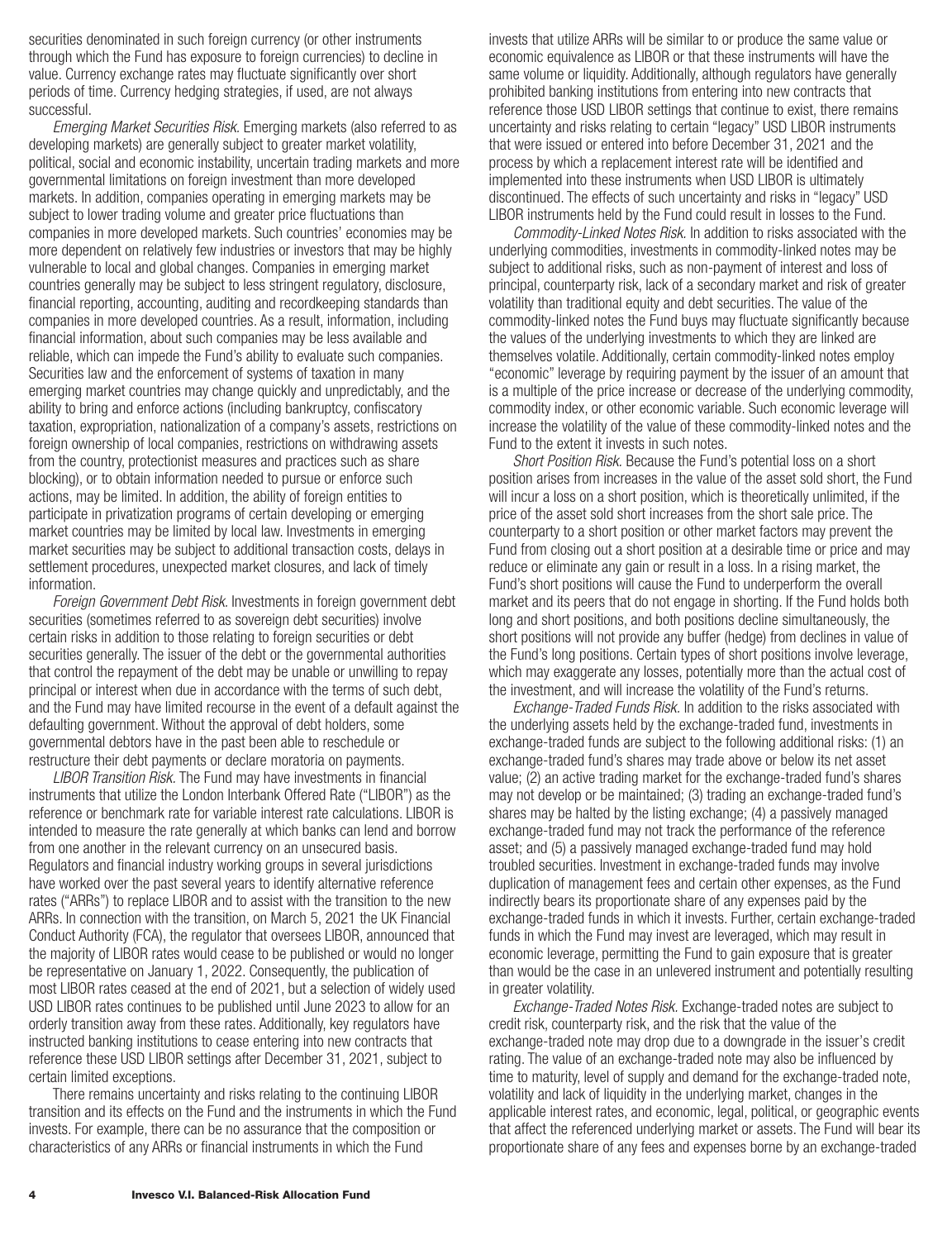note in which it invests. For certain exchange-traded notes, there may be restrictions on the Fund's right to redeem its investment, which is meant to be held until maturity.

*Factor-Based Strategy Risk.* Although the Fund may have investments that track equity indices that emphasize exposure to companies associated with certain characteristics, known as style factors, there is no guarantee that this strategy will be successful.

*Volatility Risk.* Certain of the Fund's investments may appreciate or decrease significantly in value over short periods of time. This may cause the Fund's net asset value per share to experience significant increases or declines in value over short periods of time.

*Subsidiary Risk.* By investing in the Subsidiary, the Fund is indirectly exposed to risks associated with the Subsidiary's investments. The Subsidiary is not registered under the Investment Company Act of 1940, as amended (1940 Act), and, except as otherwise noted in this prospectus, is not subject to the investor protections of the 1940 Act. Changes in the laws of the United States and/or the Cayman Islands, under which the Fund and the Subsidiary, respectively, are organized, could result in the inability of the Fund and/or the Subsidiary to operate as described in this prospectus and the SAI, and could negatively affect the Fund and its shareholders.

*Money Market Fund Risk.* Although money market funds generally seek to preserve the value of an investment at \$1.00 per share, the Fund may lose money by investing in money market funds. A money market fund's sponsor has no legal obligation to provide financial support to the money market fund. The credit quality of a money market fund's holdings can change rapidly in certain markets, and the default of a single holding could have an adverse impact on the money market fund's share price. A money market fund's share price can also be negatively affected during periods of high redemption pressures, illiquid markets and/or significant market volatility.

*U.S. Government Obligations Risk.* Obligations of U.S. Government agencies and authorities receive varying levels of support and may not be backed by the full faith and credit of the U.S. Government, which could affect the Fund's ability to recover should they default. No assurance can be given that the U.S. Government will provide financial support to its agencies and authorities if it is not obligated by law to do so.

*Financial Markets Regulatory Risk*. Policy changes by the U.S. government or its regulatory agencies and political events within the U.S. and abroad may, among other things, affect investor and consumer confidence and increase volatility in the financial markets, perhaps suddenly and to a significant degree, which may adversely impact the Fund's operations, universe of potential investment options, and return potential.

*Active Trading Risk.* Active trading of portfolio securities may result in added expenses and a lower return.

*Management Risk.* The Fund is actively managed and depends heavily on the Adviser's judgment about markets, interest rates or the attractiveness, relative values, liquidity, or potential appreciation of particular investments made for the Fund's portfolio. The Fund could experience losses if these judgments prove to be incorrect. Because the Fund's investment process relies heavily on its asset allocation process, market movements that are counter to the portfolio managers' expectations may have a significant adverse effect on the Fund's net asset value. Additionally, legislative, regulatory, or tax developments may adversely affect management of the Fund and, therefore, the ability of the Fund to achieve its investment objective.

#### **Performance Information**

The bar chart and performance table provide an indication of the risks of investing in the Fund. The bar chart shows changes in the performance of the Series I shares of the Fund from year to year as of December 31. The performance table compares the Fund's performance to that of a broad-based securities market benchmark, a style-specific benchmark and a peer group benchmark comprised of funds with investment objectives and strategies similar to those of the Fund (in that order). The bar chart and

performance table below do not reflect charges assessed in connection with your variable product; if they did, the performance shown would be lower. The Fund's past performance is not necessarily an indication of its future performance.

Fund performance reflects any applicable fee waivers and expense reimbursements. Performance returns would be lower without applicable fee waivers and expense reimbursements.

All performance shown assumes the reinvestment of dividends and capital gains and the effect of the Fund's expenses.

The Series I shares and Series II shares invest in the same portfolio of securities and will have substantially similar performance, except to the extent that the expenses borne by each share class differ. Series II shares have higher expenses (and therefore lower performance) resulting from its Rule 12b-1 plan, which provides for a maximum fee equal to an annual rate of 0.25% (expressed as a percentage of average daily net assets of the Fund).





**Average Annual Total Returns** (for the periods ended December 31, 2021)

|                                                                                                                                                                                                                                                                                                                                                                                                                                                                                     | Inception<br>Date | 1<br>Year      | 5<br>Years     | 10<br>Years |
|-------------------------------------------------------------------------------------------------------------------------------------------------------------------------------------------------------------------------------------------------------------------------------------------------------------------------------------------------------------------------------------------------------------------------------------------------------------------------------------|-------------------|----------------|----------------|-------------|
| Series I                                                                                                                                                                                                                                                                                                                                                                                                                                                                            | 1/23/2009         | $9.55\%$       | 7.47%          | 6.25%       |
| Series II                                                                                                                                                                                                                                                                                                                                                                                                                                                                           | 1/23/2009         | 9.26           | 7.18           | 5.99        |
| MSCI World Index (Net) (reflects reinvested dividends<br>net of withholding taxes, but reflects no deduction<br>for fees, expenses or other taxes)<br>Custom Invesco V.I. Balanced-Risk Allocation Index<br>(60% MSCI World Index (Net) (reflects reinvested<br>dividends net of withholding taxes, but reflects no<br>deduction for fees, expenses or other taxes) and<br>40% Bloomberg U.S. Aggregate Bond Index<br>(reflects no deduction for fees, expenses or other<br>taxes)) |                   | 21.82<br>12.07 | 15.03<br>10.69 | 8.97        |
| Lipper VUF Absolute Return Funds Classification<br>Average                                                                                                                                                                                                                                                                                                                                                                                                                          |                   | 0.91           | -0.41          | 1.09        |

#### **Management of the Fund**

Investment Adviser: Invesco Advisers, Inc.

| <b>Portfolio Managers</b> | Title             | <b>Length of Service on the Fund</b> |
|---------------------------|-------------------|--------------------------------------|
| Mark Ahnrud, CFA          | Portfolio Manager | 2010                                 |
| John Burrello, CFA        | Portfolio Manager | 2022                                 |
| Chris Devine, CFA         | Portfolio Manager | 2010                                 |
| Scott Hixon, CFA          | Portfolio Manager | 2010                                 |
| Christian Ulrich, CFA     | Portfolio Manager | 2010                                 |
| Scott Wolle, CFA          | Portfolio Manager | 2010                                 |
|                           |                   |                                      |

## **Purchase and Sale of Fund Shares**

You cannot purchase or sell (redeem) shares of the Fund directly. Please contact the insurance company that issued your variable product for more information on the purchase and sale of Fund shares. For more information, see "Other Information—Purchase and Redemption of Shares" in this prospectus.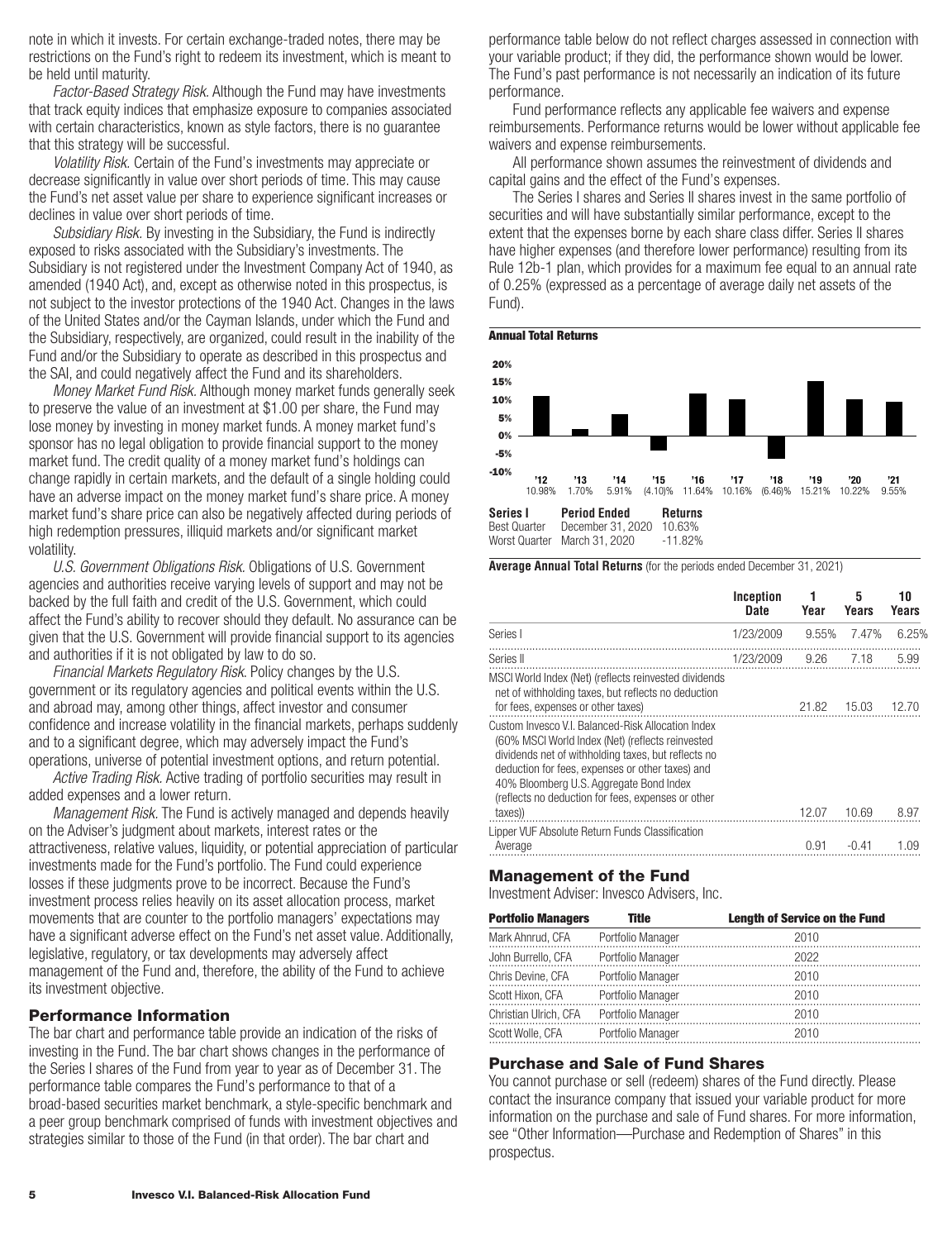## <span id="page-7-0"></span>**Tax Information**

The Fund expects, based on its investment objective and strategies, that its distributions, if any, will consist of ordinary income, capital gains, or some combination of both. Because shares of the Fund must be purchased through variable products, such distributions will be exempt from current taxation if left to accumulate within the variable product. Consult your variable insurance contract prospectus for additional tax information.

#### **Payments to Insurance Companies**

If you purchase the Fund through an insurance company or other financial intermediary, the Fund, the Fund's distributor or its related companies may pay the intermediary for the sale of Fund shares and related services. These payments may create a conflict of interest by influencing the insurance company or other intermediary and your salesperson or financial adviser to recommend the Fund over another investment. Ask your salesperson or financial adviser or visit your financial intermediary's website for more information.

## **Investment Objective(s), Strategies, Risks and Portfolio Holdings**

#### **Objective(s) and Strategies**

The Fund's investment objective is total return with a low to moderate correlation to traditional financial market indices. The Fund's investment objective may be changed by the Board of Trustees (the Board) without shareholder approval.

The Fund's investment strategy is designed to provide capital loss protection during down markets by investing in multiple asset classes. Under normal market conditions, the Fund's portfolio management team allocates across three asset classes: equities, fixed income and commodities. The portfolio management team selects the appropriate investments for each asset class, allocates to them based on their proprietary risk management and portfolio construction techniques, and then applies a process of active positioning that seeks to improve expected returns. The Adviser's investment process is designed to balance risk across equities, fixed income and commodities such that no one asset class drives the Fund's performance. The Fund's exposure to these three asset classes will be achieved primarily through investments in derivative instruments (generally having aggregate notional exposure exceeding 65% of the Fund's net assets), including but not limited to futures, options, currency forward contracts and swap agreements.

The portfolio managers manage the Fund's portfolio using two different processes. One is strategic asset allocation, which the portfolio managers use to express their long-term views of the market. The portfolio managers apply their strategic process to, on average, approximately 80% of the Fund's portfolio risk, as determined by the portfolio managers' proprietary risk analysis. The other process is tactical asset allocation, which is used by the portfolio managers to reflect their shorter-term views of the market. The strategic and tactical processes are intended to adjust the Fund's portfolio risk in a variety of market conditions.

The portfolio managers implement their investment decisions primarily through the use of derivatives and other investments that create leverage. The Fund uses derivatives and other leveraged instruments to create and adjust exposures to the three asset classes. The portfolio managers make these adjustments to balance risk exposure when they believe it will benefit the Fund. Using derivatives often allows the portfolio managers to implement their views more efficiently and to gain more exposure to the asset classes than investing in more traditional assets such as stocks and bonds would allow. The Fund may hold long and short positions in derivatives and in investments in each of the three asset classes; however, the Fund will typically maintain net long exposure to each asset class, such that the Fund is expected to benefit from general price appreciation of investments in that asset class. The Fund's use of derivatives and the

leveraged investment exposure created by its use of derivatives are expected to be significant and greater than most mutual funds.

The Fund's net asset value over a short to intermediate term is expected to be volatile because of the significant use of derivatives and other instruments that provide leverage, including futures contracts, options, swaps and commodity-linked notes. Volatility measures the range of returns of a security, fund, index or other investment, as indicated by the annualized standard deviation of its returns. Higher volatility generally indicates higher risk and is often reflected by frequent and sometimes significant movements up and down in value. The Fund will have the potential for greater gains, as well as the potential for greater losses, than if the Fund did not use derivatives or other instruments that have a leveraging effect. Leveraging tends to magnify, sometimes significantly depending on the amount of leverage used, the effect of any increase or decrease in the Fund's exposure to an asset class and may cause the Fund's net asset value to be more volatile than a fund that does not use leverage. For example, if the Fund gains exposure to a specific asset class through an instrument that provides leveraged exposure to the class, and that leveraged instrument increases in value, the gain to the Fund will be magnified; however, if the leveraged instrument decreases in value, the loss to the Fund will be magnified.

The Adviser's investment process has three steps. The first step involves investment selection within the three asset classes (equities, fixed income and commodities). The portfolio managers select investments to represent each of the three asset classes from a universe of over fifty investments. The selection process (1) evaluates a particular investment's theoretical case for long-term excess returns relative to cash; (2) screens the identified investments against minimum liquidity criteria; and (3) reviews the expected correlation among the investments, meaning the likelihood that the value of the investments will move in the same direction at the same time, and the expected risk of each investment to determine whether the selected investments are likely to improve the expected risk adjusted return of the Fund.

The second step in the investment process involves portfolio construction. The portfolio managers use their own estimates for risk and correlation to weight each asset class and the investments within each asset class selected in the first step to construct a portfolio that they believe is risk-balanced across the three asset classes. Periodically, the management team re-estimates the risk contributed by each asset class and investment and re-balances the portfolio; the portfolio also may be rebalanced when the Fund makes new investments. Taken together, the first two steps in the process result in the strategic allocation.

In the third step of the investment process, using a systematic approach based on fundamental principles, the portfolio management team analyzes the asset classes and investments, considering the following factors: valuation, economic environment and historic price movements. Regarding valuation, the portfolio managers evaluate whether an asset class and investments in that asset class are attractively priced relative to fundamentals. Next, the portfolio managers assess the economic environment and consider the effect that monetary policy and other determinants of economic growth, inflation and market volatility will have on an asset class and related investments. Lastly, the portfolio managers assess the impact of historic price movements for each asset class and related investments on likely future returns.

Utilizing the results from the analysis described above, the portfolio managers determine tactical short-term over-weight positions (incurring additional exposure relative to the strategic allocation) and under-weight positions (incurring less exposure relative to the strategic allocation) for the asset classes and investments. The management team actively adjusts portfolio positions to reflect the near-term market environment, while remaining consistent with the balanced-risk long-term portfolio structure described in step two above.

The Fund's equity exposure will be achieved through investments in derivatives that track equity indices comprised of shares of companies in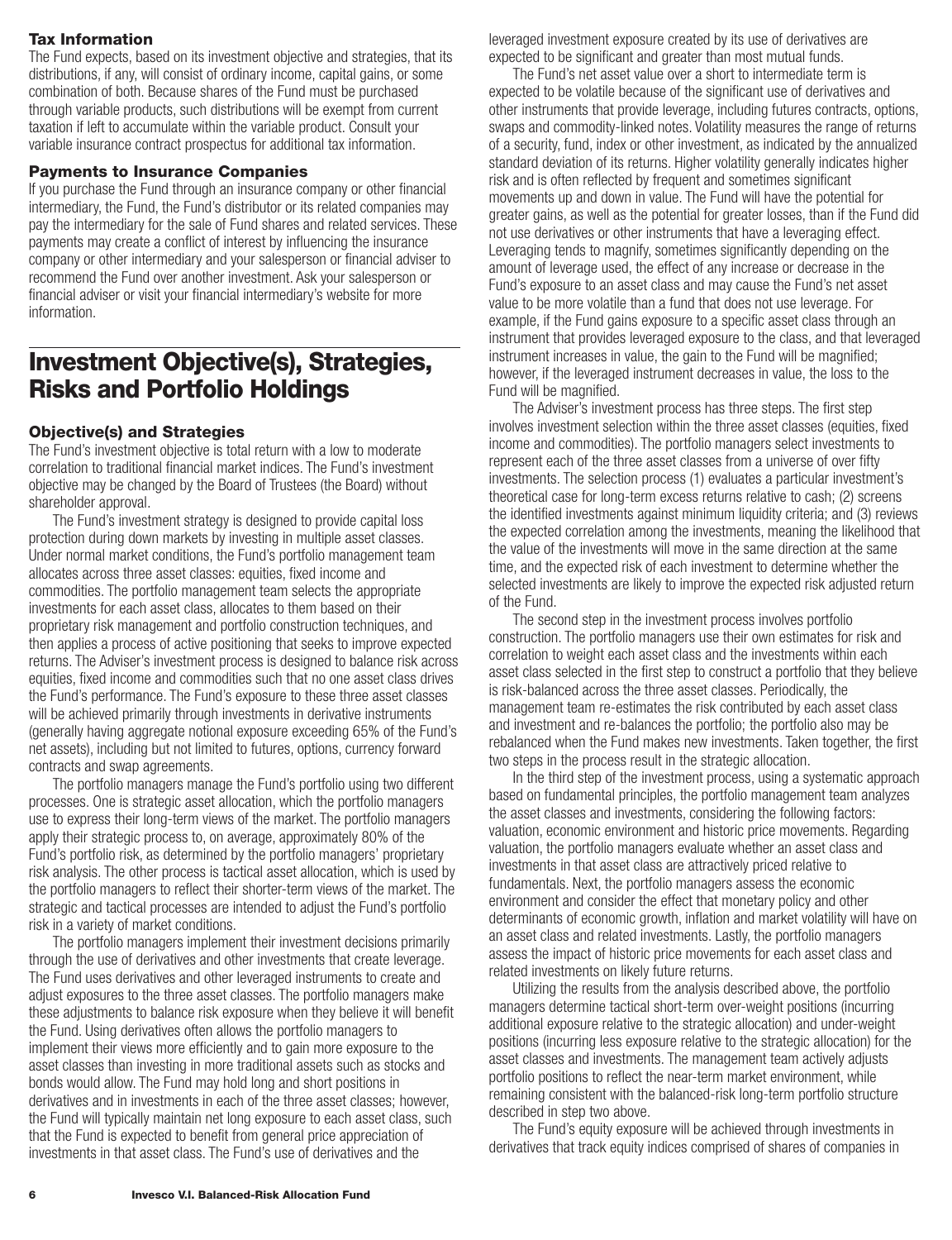developed and/or emerging market countries, including equity indices that emphasize exposure to companies associated with certain characteristics, known as style factors, including high dividend, quality, value, growth, low volatility, size (large, mid or small cap) and momentum. In addition, the Fund may invest directly in shares of such companies and in exchange-traded funds (ETFs) that provide equity exposure, including ETFs that track factor-based indices that emphasize the style factors noted above. The Fund may also buy and write (sell) put and call options on equities, equity indices and ETFs, including in combination, to adjust the Fund's equity exposure or to generate income. Additionally, the Fund can use currency forward contracts to hedge against the risk that the value of the foreign currencies in which its equity investments are denominated will depreciate against the U.S. dollar.

The Fund's fixed income exposure will be achieved through derivatives that offer exposure to the debt or credit of issuers in developed and/or emerging markets that are rated investment grade or are unrated but deemed to be investment grade quality by the Adviser, including U.S. and foreign government debt securities having intermediate (5-10 years) and long (10 plus years) term maturity.

The Fund's commodity exposure will be achieved through investments in commodity futures and swaps, commodity related ETFs and exchange-traded notes (ETNs) and commodity-linked notes, some or all of which will be owned through the Subsidiary. The commodity investments will be focused in four sectors of the commodities market: energy, precious metals, industrial metals and agriculture/livestock.

The Fund will invest in the Subsidiary to gain exposure to commodities markets. The Subsidiary, in turn, will invest in commodity futures and swaps, commodity related ETFs and ETNs and commodity-linked notes. The Subsidiary is advised by the Adviser, has the same investment objective as the Fund and generally employs the same investment strategy. Unlike the Fund, however, the Subsidiary may invest without limitation in commodity-linked derivatives and other investments that may provide leveraged and non-leveraged exposure to commodities. The Subsidiary will also hold cash and cash equivalent instruments, including affiliated money market funds, some or all of which may serve as margin or collateral for the Subsidiary's derivative positions. Because the Subsidiary is wholly-owned by the Fund, the Fund will be subject to the risks associated with any investment by the Subsidiary.

The Fund generally will maintain a substantial amount of its net assets (including assets held by the Subsidiary) in cash and cash equivalent instruments, including affiliated money market funds, as margin or collateral for the Fund's obligations under derivative transactions. The larger the value of the Fund's derivative positions, as opposed to positions held in non-derivative instruments, the more the Fund will be required to maintain cash and cash equivalents as margin or collateral for such derivatives.

ETFs are traded on an exchange and generally hold a portfolio of securities, commodities or commodity futures and/or currencies that are designed to replicate an index. Some ETFs are actively managed and instead of replicating an index, they seek to outperform an index.

ETNs are senior, unsecured, unsubordinated debt securities issued by a bank or other sponsor, the returns of which are linked to the performance of a particular market, asset, index, benchmark or strategy. ETNs are traded on an exchange; however, investors can also hold an ETN until maturity. At maturity, the issuer pays to the investor a cash amount equal to the principal amount, multiplied by a factor that represents the performance of the referenced market, asset, index, benchmark or strategy.

A commodity-linked note is a debt security issued by a bank or other sponsor that pays a return linked to the performance of a commodities index or basket of commodity futures contracts. In some cases, the return will be based on a multiple of the performance of the index or basket and this embedded leverage will magnify the positive return or losses the Fund earns from these notes as compared to the performance of the index or basket.

A futures contract is a standardized agreement between two parties to buy or sell a specified quantity of an underlying asset at a specified price at a specified future time, with both the purchaser and the seller equally obligated to complete the transaction at that future time. The value of a futures contract tends to increase and decrease in tandem with the value of the underlying asset. Depending on the terms of the particular contract, futures contracts are settled by purchasing an offsetting contract, physically delivering the underlying asset on the settlement date or paying a cash settlement amount on the settlement date.

An option is an agreement between two parties that gives the purchaser of the option the right to buy or sell a particular asset (commonly a stock (including a share of an ETF), a bond, an index, a currency or a futures contract) at a later date at an agreed upon price referred to as the "strike" price. A call option gives the purchaser of the option the right (but not the obligation) to buy the underlying asset at the strike price, while a put option gives the purchaser the right (but not the obligation) to sell the underlying asset at the strike price. In either case, the writer (seller) of the option incurs the corresponding obligation to fulfill the transaction if the option is exercised. The price of an option derives from the difference between the strike price and the value of the underlying asset, the expected volatility of that underlying asset and the time remaining until the expiration of the option.

By selling put and call options, the Fund receives a premium from the option buyer, which increases the Fund's return if the option is closed at a gain or expires out-of-the-money. An option is "out-of-the-money" if the strike price of the option is below (for a put) or above (for a call) the value of the relevant underlying asset. If, however, the strike price of the option is above (for a put) or below (for a call) the value of the relevant underlying asset and/or the option's price increases above the price at which it was sold, the Fund may (1) if the buyer has not exercised the option, close the option contract at a loss or (2) if the buyer has exercised the option, (i) pay the buyer the difference between the strike price and the value of underlying asset, or (ii) deliver (if a call) or purchase (if a put) the underlying asset, depending on whether the option is cash settled or deliverable.

A swap contract is an agreement between two parties pursuant to which the parties exchange payments at specified dates on the basis of a specified notional amount, with the payments calculated by reference to the price, value or level of a specified underlying asset, which can be a security, index, reference rate, commodity, currency or other asset, or a basket of any of the foregoing. The notional amount of a swap is based on the nominal or face amount of the reference asset that is used to calculate payments made under that swap; the notional amount typically is not exchanged between counterparties. The parties to the swap use variations in the price, value or level of the underlying asset to calculate payments between them through the life of the swap.

In attempting to meet its investment objective or to manage subscription and redemption requests, the Fund engages in active and frequent trading of portfolio securities.

In anticipation of or in response to market, economic, political, or other conditions, the Fund's portfolio managers may temporarily use a different investment strategy for defensive purposes. If the Fund's portfolio managers do so, different factors could affect the Fund's performance and the Fund may not achieve its investment objective.

The Fund's investments in the types of securities and other investments described in this prospectus vary from time to time, and, at any time, the Fund may not be invested in all of the types of securities and other investments described in this prospectus. The Fund may also invest in securities and other investments not described in this prospectus.

For more information, see "Description of the Funds and Their Investments and Risks" in the Fund's SAI.

#### **Risks**

The principal risks of investing in the Fund are: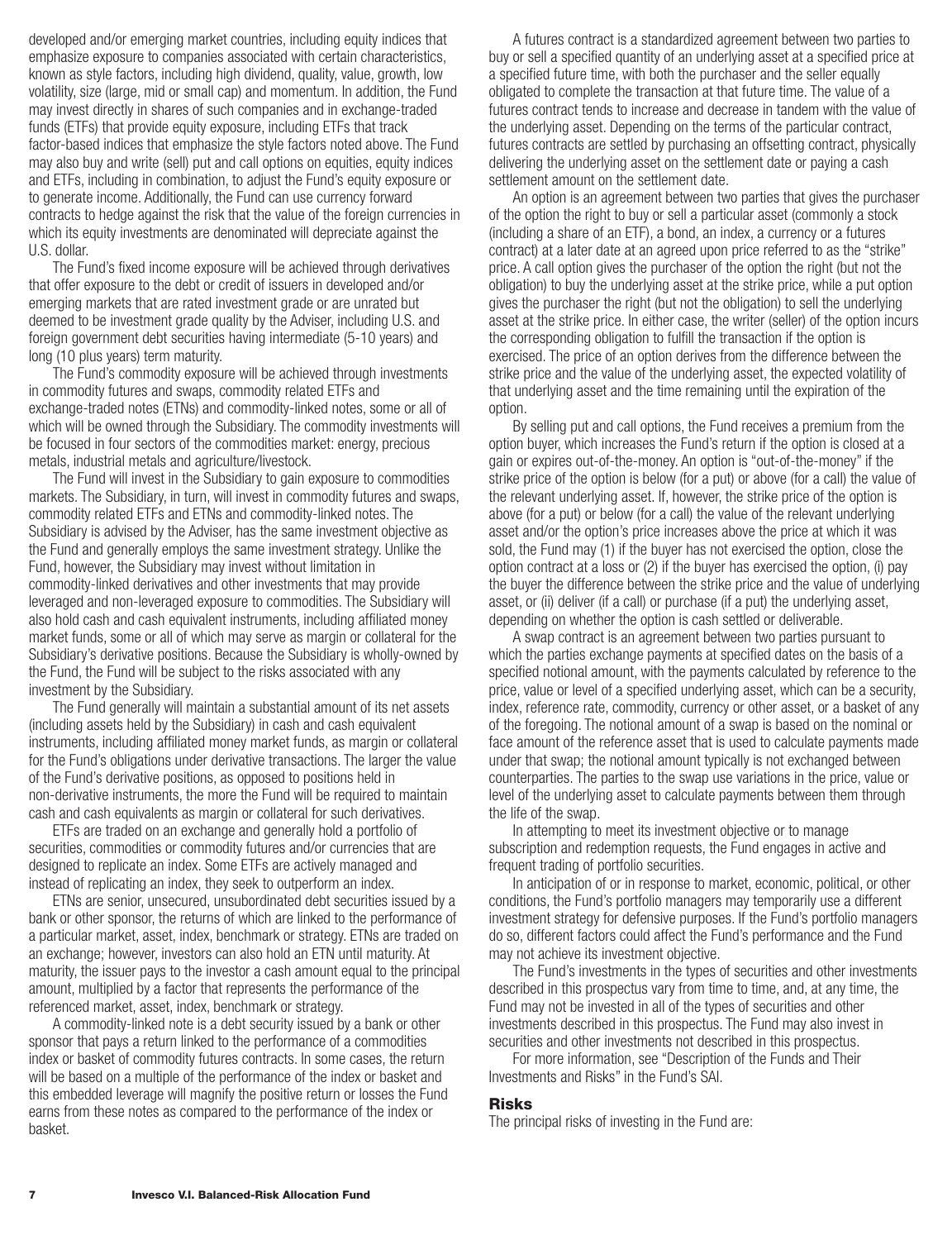*Market Risk.* The market values of the Fund's investments, and therefore the value of the Fund's shares, will go up and down, sometimes rapidly or unpredictably. Market risk may affect a single issuer, industry or section of the economy, or it may affect the market as a whole. The value of the Fund's investments may go up or down due to general market conditions that are not specifically related to the particular issuer, such as real or perceived adverse economic conditions, changes in the general outlook for revenues or corporate earnings, changes in interest or currency rates, regional or global instability, or adverse investor sentiment generally. The value of the Fund's investments may also go up or down due to factors that affect an individual issuer or a particular industry or sector, such as changes in production costs and competitive conditions within an industry. In addition, natural or environmental disasters, widespread disease or other public health issues, war, military conflict, acts of terrorism or other events may have a significant impact on the value of the Fund's investments, as well as the financial markets and global economy generally. Such circumstances may also impact the ability of the Adviser to effectively implement the Fund's investment strategy. During a general downturn in the financial markets, multiple asset classes may decline in value. When markets perform well, there can be no assurance that specific investments held by the Fund will rise in value.

- Market Disruption Risks Related to Russia-Ukraine Conflict. Following Russia's invasion of Ukraine in late February 2022, various countries, including the United States, as well as NATO and the European Union, issued broad-ranging economic sanctions against Russia and Belarus. The resulting responses to the military actions (and potential further sanctions in response to continued military activity), the potential for military escalation and other corresponding events, have had, and could continue to have, severe negative effects on regional and global economic and financial markets, including increased volatility, reduced liquidity and overall uncertainty. The negative impacts may be particularly acute in certain sectors including, but not limited to, energy and financials. Russia may take additional counter measures or retaliatory actions (including cyberattacks), which could exacerbate negative consequences on global financial markets. The duration of ongoing hostilities and corresponding sanctions and related events cannot be predicted. The foregoing may result in a negative impact on Fund performance and the value of an investment in the Fund, even beyond any direct investment exposure the Fund may have to Russian issuers or the adjoining geographic regions.
- COVID-19. The "COVID-19" strain of coronavirus has resulted in instances of market closures and dislocations, extreme volatility, liquidity constraints and increased trading costs. Efforts to contain its spread have resulted in travel restrictions, disruptions of healthcare systems, business operations (including business closures) and supply chains, layoffs, lower consumer demand and employee availability, and defaults and credit downgrades, among other significant economic impacts that have disrupted global economic activity across many industries. Such economic impacts may exacerbate other pre-existing political, social and economic risks locally or globally and cause general concern and uncertainty. The full economic impact and ongoing effects of COVID-19 (or other future epidemics or pandemics) at the macro-level and on individual businesses are unpredictable and may result in significant and prolonged effects on the Fund's performance.

*Correlation Risk.* Changes in the value of the asset classes in which the Fund invests or specific investments within those asset classes may not track or offset each other in the manner anticipated by the Adviser. Because the Fund's investment strategy seeks to balance risk across three asset classes and, within each asset class, to balance risk across different countries and investments, to the extent either the three asset classes or the selected countries and investments become correlated in a way not anticipated by the Adviser, the Fund's risk allocation process may not

produce the intended result of balancing risk and could instead result in magnified risks and loss.

*Derivatives Risk.* A derivative is an instrument whose value depends largely on (and is derived from) the value of an underlying security, currency, commodity, interest rate, index or other asset (each referred to as an underlying asset). In addition to risks relating to the underlying assets, the use of derivatives may include other, possibly greater, risks, which are described below. These risks are greater for the Fund than most other mutual funds because the Fund will implement its investment strategy primarily through derivative instruments rather than direct investments in stocks/bonds.

- *Counterparty Risk.* Certain derivatives do not trade on an established exchange (referred to as over-the-counter (OTC) derivatives) and are simply financial contracts between the Fund and a counterparty. When the Fund is owed money on an OTC derivative, the Fund is dependent on the counterparty to pay or, in some cases, deliver the underlying asset, unless the Fund can otherwise sell its derivative contract to a third party prior to its expiration. Many counterparties are financial institutions such as banks and broker-dealers and their creditworthiness (and ability to pay or perform) may be negatively impacted by factors affecting financial institutions generally. In addition, in the event that a counterparty becomes bankrupt or insolvent, the Fund's ability to recover the collateral that the Fund has on deposit with the counterparty could be delayed or impaired. For derivatives traded on a centralized exchange, the Fund generally is dependent upon the solvency of the relevant exchange clearing house (which acts as a guarantor for each contractual obligation under such derivatives) for payment on derivative instruments for which the Fund is owed money.
- *Leverage Risk.* Many derivatives do not require a payment up front equal to the economic exposure created by holding a position in the derivative, which creates a form of leverage. As a result, an adverse change in the value of the underlying asset could result in the Fund sustaining a loss that is substantially greater than the amount invested in the derivative or the anticipated value of the underlying asset. In addition, some derivatives have the potential for unlimited loss, regardless of the size of the Fund's initial investment. Leverage may therefore make the Fund's returns more volatile and increase the risk of loss. The Fund segregates or earmarks liquid assets with a value at least equal to the amount that the Fund owes the derivative counterparty each day, if any, or otherwise holds instruments that offset the Fund's daily obligation under the derivatives instrument. This process is sometimes referred to as "cover." The amount of liquid assets needed as cover will fluctuate over time as the value of the derivative instrument rises and falls. If the value of the Fund's derivative positions or the value of the assets used as cover unexpectedly decreases, the Fund may be forced to segregate additional liquid assets as cover or sell assets at a disadvantageous time or price to meet its derivative obligations or to meet redemption requests, which could affect management of the Fund and the Fund's returns. As the Fund transitions into compliance with Rule 18f-4 under the Investment Company Act of 1940 (the "1940 Act"), with which compliance is required by August 19, 2022, the Fund's approach to asset segregation and coverage requirements may be impacted. On or after August 19, 2022, the Fund will no longer engage in "coverage" techniques with respect to derivatives transactions and will instead comply with the applicable requirements of Rule 18f-4. In certain market conditions, losses on derivative instruments can grow larger while the value of the Fund's other assets fall, resulting in the Fund's derivative positions becoming a larger percentage of the Fund's investments.
- *Liquidity Risk.* There is a smaller pool of buyers and sellers for certain derivatives, particularly OTC derivatives, than more traditional investments such as stocks. These buyers and sellers are often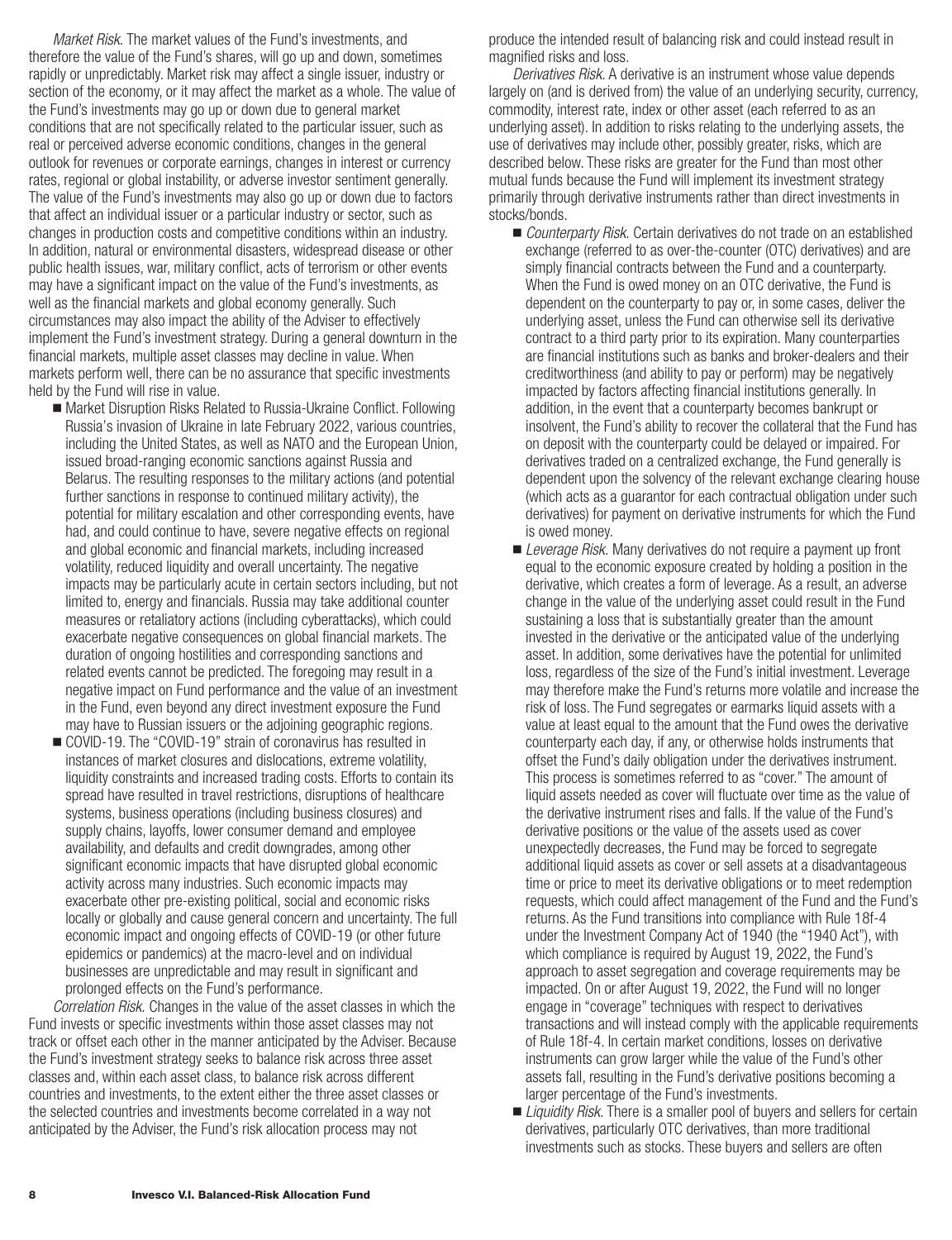financial institutions that may be unable or unwilling to buy or sell derivatives during times of financial or market stress. Derivative instruments may therefore be less liquid than more traditional investments and the Fund may be unable to sell or exit its derivative positions at a desirable time or price. This risk may be more acute under adverse market conditions, during which the Fund may be most in need of liquidating its derivative positions. To the extent that the Fund is unable to exit a derivative position because of market illiquidity, the Fund may not be able to prevent further losses of value in its derivatives holdings and the liquidity of the Fund and its ability to meet redemption requests may be impaired to the extent that a substantial portion of the Fund's otherwise liquid assets must be used as margin or cover. For information on the impact of Rule 18f-4 on coverage requirements, see the discussion in "Leverage Risk" above. Another consequence of illiquidity is that the Fund may be required to hold a derivative instrument to maturity and take or make delivery of the underlying asset that the Adviser would otherwise avoid.

- *Regulatory Risk*. Changes in government regulation of derivative instruments could affect the character, timing and amount of the Fund's taxable income or gains, and may limit or prevent the Fund from using certain types of derivative instruments as a part of its investment strategy, which could make the investment strategy more costly to implement or require the Fund to change its investment strategy. The SEC has adopted new regulations related to the use of derivatives and related instruments by registered investment companies. These regulations may limit the Fund's ability to engage in derivatives transactions and may result in increased costs or require the Fund to modify its investment strategies.
- *Futures Contracts Risk*. The volatility of futures contracts prices has been historically greater than the volatility of stocks and bonds. The liquidity of the futures market depends on participants entering into offsetting transactions rather than making or taking delivery. To the extent participants decide to make or take delivery, liquidity in the futures market could be reduced. In addition, futures exchanges often impose a maximum permissible price movement on each futures contract for each trading session. The Fund may be disadvantaged if it is prohibited from executing a trade outside the daily permissible price movement.
- **D** Options Risk. If the Fund sells a put option, there is a risk that the Fund may be required to buy the underlying investment at a disadvantageous price. If the Fund sells a call option, there is a risk that the Fund may be required to sell the underlying investment at a disadvantageous price. If the Fund sells a call option on an investment that the Fund owns (a "covered call") and the investment has increased in value when the option is exercised, the Fund will be required to sell the investment at the call price and will not be able to realize any of the investment's value above the call price. Options may involve economic leverage, which could result in greater price volatility than other investments.
- *Swap Transactions Risk*. Under U.S. financial reform legislation enacted in 2010, certain types of swaps are required to be executed on a regulated market and cleared through a central clearing house counterparty, which may entail further risks and costs for the Fund. Swap agreements are privately negotiated in the over-the-counter market and may be entered into as a bilateral contract or may be centrally cleared. In a centrally cleared swap, immediately following execution of the swap agreement, the swap agreement is submitted for clearing to a central clearing house counterparty, and the Fund faces the central clearing house counterparty by means of an account with a futures commission merchant that is a member of the clearing house.
- *Other Risks.* Compared to other types of investments, derivatives may be harder to value and may also be less tax efficient. Derivatives strategies may not always be successful. For example, to the extent

that the Fund uses derivatives for hedging or to gain or limit exposure to a particular market or market segment, there may be imperfect correlation between the value of the derivative instrument and the value of the instrument being hedged or the relevant market or market segment, in which case the Fund may not realize the intended benefits. There is also the risk that during adverse market conditions, an instrument which would usually operate as a hedge provides no hedging benefits at all. The Fund's use of derivatives may be limited by the requirements for taxation of the Fund as a regulated investment company.

*Investing in Stocks Risk*. Common stock represents an ownership interest in a company. It ranks below preferred stock and debt securities in claims for dividends and in claims for assets of the issuer in a liquidation or bankruptcy. Common stocks may be exchange-traded or over-the-counter securities. Over-the-counter securities may be less liquid than exchange-traded securities.

The value of the Fund's portfolio may be affected by changes in the stock markets. Stocks and other equity securities fluctuate in price in response to changes to equity markets in general. Stock markets may experience significant short-term volatility and may fall or rise sharply at times. Adverse events in any part of the equity or fixed-income markets may have unexpected negative effects on other market segments. Different stock markets may behave differently from each other and U.S. stock markets may move in the opposite direction from one or more foreign stock markets.

The prices of individual stocks generally do not all move in the same direction at the same time. However, individual stock prices tend to go up and down more dramatically than those of certain other types of investments, such as bonds. A variety of factors can negatively affect the price of a particular company's stock. These factors may include, but are not limited to: poor earnings reports, a loss of customers, litigation against the company, general unfavorable performance of the company's sector or industry, or changes in government regulations affecting the company or its industry. To the extent that securities of a particular type are emphasized (for example foreign stocks, stocks of small- or mid-cap companies, growth or value stocks, or stocks of companies in a particular industry), their share values may fluctuate more in response to events affecting the market for those types of securities.

*Debt Securities Risk.* The prices of debt securities held by the Fund will be affected by changes in interest rates, the creditworthiness of the issuer and other factors. An increase in prevailing interest rates typically causes the value of existing debt securities to fall and often has a greater impact on longer-duration debt securities and higher quality debt securities. Falling interest rates will cause the Fund to reinvest the proceeds of debt securities that have been repaid by the issuer at lower interest rates. Falling interest rates may also reduce the Fund's distributable income because interest payments on floating rate debt instruments held by the Fund will decline. The Fund could lose money on investments in debt securities if the issuer or borrower fails to meet its obligations to make interest payments and/or to repay principal in a timely manner. If an issuer seeks to restructure the terms of its borrowings or the Fund is required to seek recovery upon a default in the payment of interest or the repayment of principal, the Fund may incur additional expenses. Changes in an issuer's financial strength, the market's perception of such strength or in the credit rating of the issuer or the security may affect the value of debt securities. The Adviser's credit analysis may fail to anticipate such changes, which could result in buying a debt security at an inopportune time or failing to sell a debt security in advance of a price decline or other credit event.

*Commodity Risk.* The Fund may have investment exposure to the commodities markets and/or a particular sector of the commodities markets, which may subject the Fund to greater volatility than investments in traditional securities, such as stocks and bonds. The commodities markets may fluctuate widely based on a variety of factors, including changes in overall market movements, domestic and foreign political and economic events and policies, war, acts of terrorism, changes in domestic or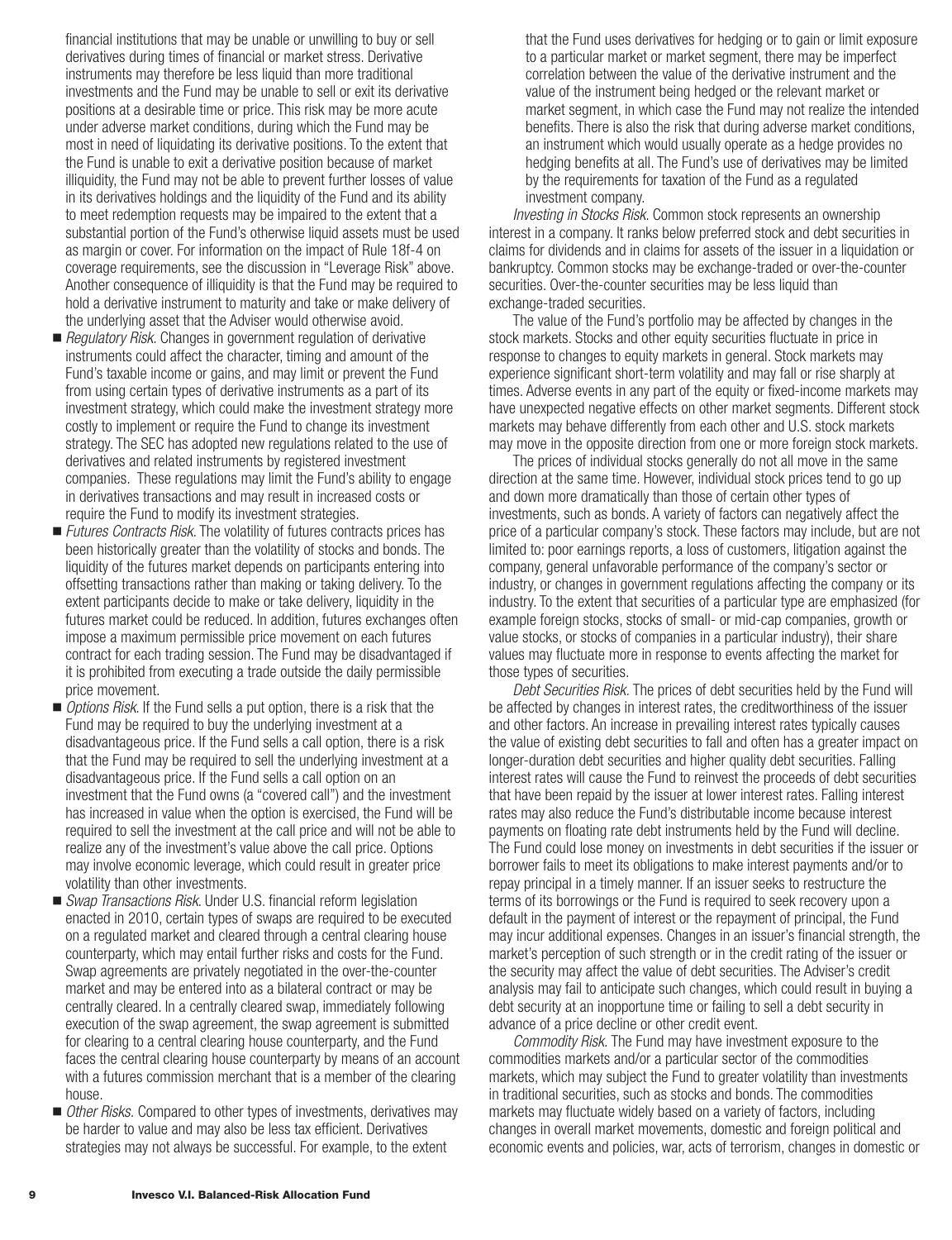foreign interest rates and/or investor expectations concerning interest rates, domestic and foreign inflation rates and investment and trading activities of mutual funds, hedge funds and commodities funds. Prices of various commodities may also be affected by factors such as drought, floods, weather, livestock disease, embargoes, tariffs and other regulatory developments. The prices of commodities can also fluctuate widely due to supply and demand disruptions in major producing or consuming regions and changes in transportation, handling and storage costs. Certain commodities may be produced in a limited number of countries and may be controlled by a small number of producers or groups of producers. As a result, political, economic and supply related events in such countries could have a disproportionate impact on the prices of such commodities. Because the Fund's performance may be linked to the performance of volatile commodities, investors should be willing to assume the risks of potentially significant fluctuations in the value of the Fund's shares.

*Commodities Tax Risk.* The tax treatment of commodity-linked derivative instruments may be adversely affected by changes in legislation, regulations or other legally binding authority. If, as a result of any such adverse action, the income of the Fund from certain commodity-linked derivatives was treated as non-qualifying income, the Fund might fail to qualify as a regulated investment company and be subject to federal income tax at the Fund level. As a regulated investment company, the Fund must derive at least 90% of its gross income for each taxable year from sources treated as qualifying income under the Internal Revenue Code of 1986, as amended (the Code). The Internal Revenue Service (IRS) has issued a number of private letter rulings to other mutual funds, including to another Invesco fund (upon which only the fund that received the private letter ruling can rely), which indicate that income from a fund's investment in certain commodity-linked notes and a wholly-owned foreign subsidiary that invests in commodity-linked derivatives, such as the Subsidiary, constitutes qualifying income. However, the portion of such rulings relating to the treatment of a corporation as a regulated investment company that require a determination of whether a financial instrument or position is a security under section 2(a)(36) of the 1940 Act was revoked because of changes in the IRS's position. (A financial instrument or position that constitutes a security under section 2(a)(36) of the 1940 Act generates qualifying income for a corporation taxed as a regulated investment company.) Accordingly, the Fund may invest in certain commodity-linked notes: (a) directly, relying on an opinion of counsel confirming that income from such investments should be qualifying income because such commodity-linked notes constitute securities under section 2(a)(36) of the 1940 Act or (b) indirectly through the Subsidiary. Should the IRS issue further guidance, or Congress enact legislation, that adversely affects the tax treatment of the Fund's use of commodity-linked notes or the Subsidiary (which guidance might be applied to the Fund retroactively), it could limit the Fund's ability to pursue its investment strategy and the Fund might not qualify as a regulated investment company for one or more years. In this event, the Fund's Board of Trustees may authorize a significant change in investment strategy or other action. In lieu of potential disqualification, the Fund is permitted to pay a tax for certain failures to satisfy the income requirement, which, in general, are limited to those due to reasonable cause and not willful neglect. The Fund also may incur transaction and other costs to comply with any new or additional guidance from the IRS.

*Changing Fixed Income Market Conditions Risk.* The current low interest rate environment was created in part by the Federal Reserve Board (FRB) and certain foreign central banks keeping the federal funds and equivalent foreign rates near historical lows. Increases in the federal funds and equivalent foreign rates may expose fixed income markets to heightened volatility and reduced liquidity for certain fixed income investments, particularly those with longer maturities. In addition, decreases in fixed income dealer market-making capacity may persist in the future, potentially leading to heightened volatility and reduced liquidity in the fixed income markets. As a result, the value of the Fund's investments and share price may decline. In addition, because of changing central bank policies, the

Fund may experience higher than normal shareholder redemptions which could potentially increase portfolio turnover and the Fund's transaction costs and potentially lower the Fund's performance returns.

*Foreign Securities Risk.* The value of the Fund's foreign investments may be adversely affected by political and social instability in the home countries of the issuers of the investments, by changes in economic or taxation policies in those countries, or by the difficulty in enforcing obligations in those countries. Foreign investments also involve the risk of the possible seizure, nationalization or expropriation of the issuer or foreign deposits (in which the Fund could lose its entire investments in a certain market) and the possible adoption of foreign governmental restrictions such as exchange controls. Foreign companies generally may be subject to less stringent regulations than U.S. companies, including financial reporting requirements and auditing and accounting controls, and may therefore be more susceptible to fraud or corruption. Also, there may be less publicly available information about companies in certain foreign countries than about U.S. companies making it more difficult for the Adviser to evaluate those companies. The laws of certain countries may put limits on the Fund's ability to recover its assets held at a foreign bank if the foreign bank, depository or issuer of a security, or any of their agents, goes bankrupt. Trading in many foreign securities may be less liquid and more volatile than U.S. securities due to the size of the market or other factors. Changes in political and economic factors in one country or region could adversely affect conditions in another country or region. Investments in foreign securities may also expose the Fund to time-zone arbitrage risk. At times, the Fund may emphasize investments in a particular country or region and may be subject to greater risks from adverse events that occur in that country or region. Unless the Fund has hedged its foreign currency exposure, foreign securities risk also involves the risk of negative foreign currency rate fluctuations, which may cause the value of securities denominated in such foreign currency (or other instruments through which the Fund has exposure to foreign currencies) to decline in value. Currency exchange rates may fluctuate significantly over short periods of time. Currency hedging strategies, if used, are not always successful. For instance, currency forward contracts, if used by the Fund, could reduce performance if there are unanticipated changes in currency exchange rates.

*Emerging Market Securities Risk.* Emerging markets (also referred to as developing markets) are generally subject to greater market volatility, political, social and economic instability, uncertainty regarding the existence of trading markets and more governmental limitations on foreign investment than more developed markets. In addition, companies operating in emerging markets may have greater concentration in a few industries resulting in greater vulnerability to regional and global trade conditions and also may be subject to lower trading volume and greater price fluctuations than companies in more developed markets. Unexpected market closures may also affect investments in emerging markets. Settlement procedures may differ from those of more established securities markets, and settlement delays may result in the inability to invest assets or dispose of portfolio securities in a timely manner. As a result there could be subsequent declines in value of the portfolio security, a decrease in the level of liquidity of the portfolio, or, if there is a contract to sell the security, a possible liability to the purchaser.

Such countries' economies may be more dependent on relatively few industries or investors that may be highly vulnerable to local and global changes. Emerging market countries may also have higher rates of inflation and more rapid and extreme fluctuations in inflation rates and greater sensitivity to interest rate changes. Further, companies in emerging market countries generally may be subject to less stringent regulatory, disclosure, financial reporting, accounting, auditing and recordkeeping standards than companies in more developed countries and, as a result, the nature and quality of such information may vary. Information about such companies may be less available and reliable and, therefore, the ability to conduct adequate due diligence in emerging markets may be limited which can impede the Fund's ability to evaluate such companies. In addition, certain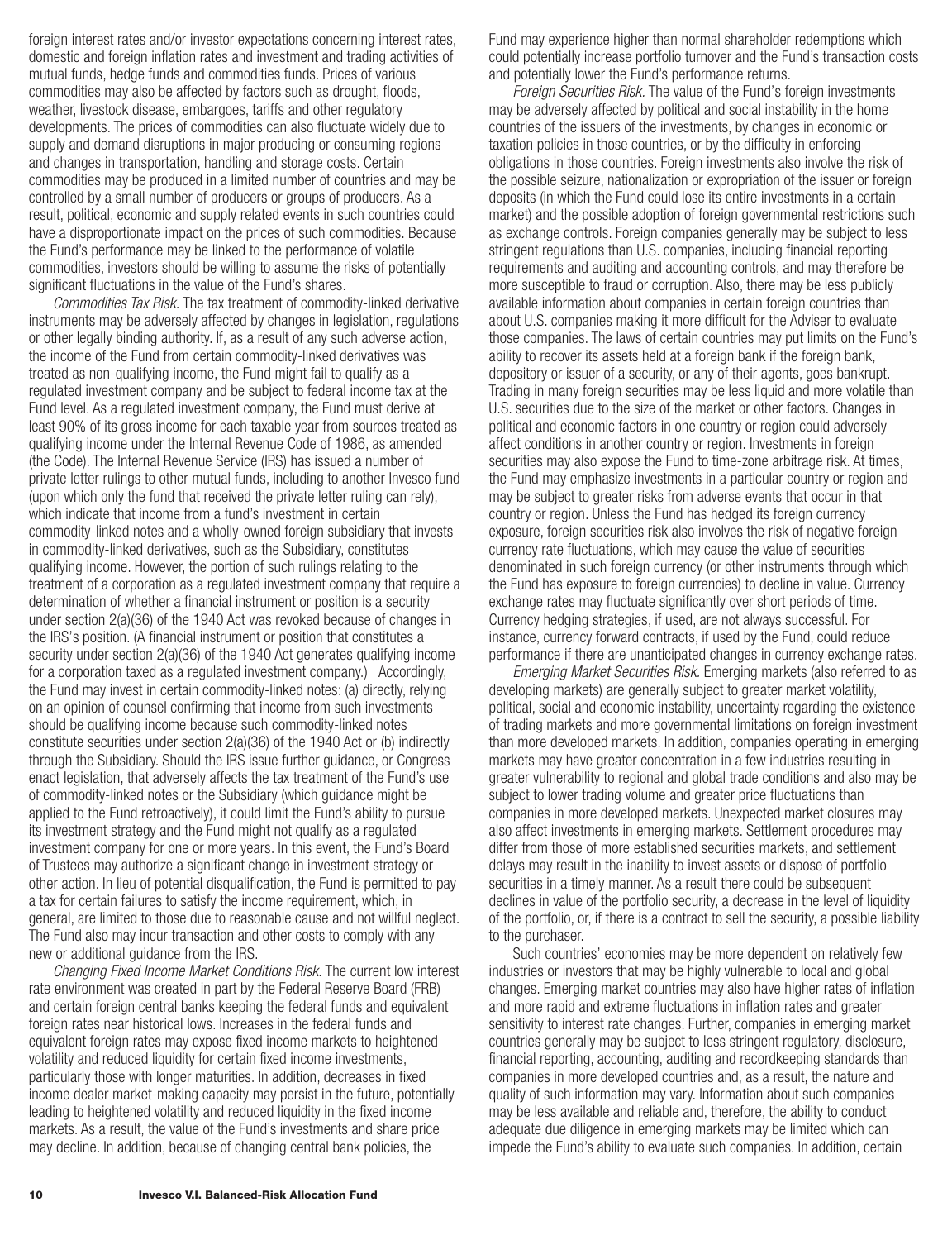emerging market countries have material limitations on Public Company Accounting Oversight Board ("PCAOB") inspection, investigation and enforcement capabilities, which hinder the ability to engage in independent oversight or inspection of accounting firms located in or operating in certain emerging markets; therefore, there is no guarantee that the quality of financial reporting or the audits conducted by audit firms of emerging market issuers meet PCAOB standards.

Securities law in many emerging market countries is relatively new and unsettled. Therefore, laws regarding foreign investment in emerging market securities, securities regulation, title to securities, and shareholder rights may change quickly and unpredictably. Emerging market countries also may have less developed legal systems allowing for enforcement of private property rights and/or redress for injuries to private property (including bankruptcy, confiscatory taxation, expropriation, nationalization of a company's assets, restrictions on foreign ownership of local companies, restrictions on withdrawing assets from the country, protectionist measures and practices such as share blocking). Certain governments may require approval for the repatriation of investment income, capital or the proceeds of sales of securities by foreign investors. The ability to bring and enforce actions in emerging market countries, or to obtain information needed to pursue or enforce such actions, may be limited and shareholder claims may be difficult or impossible to pursue. In addition, the taxation systems at the federal, regional and local levels in emerging market countries may be less transparent and inconsistently enforced, and subject to sudden change.

Emerging market countries may have a higher degree of corruption and fraud than developed market countries, as well as counterparties and financial institutions with less financial sophistication, creditworthiness and/or resources. The governments in some emerging market countries have been engaged in programs to sell all or part of their interests in government-owned or controlled enterprises. However, in certain emerging market countries, the ability of foreign entities to participate in privatization programs may be limited by local law. There can be no assurance that privatization programs will be successful.

Other risks of investing in emerging market securities may include additional transaction costs, delays in settlement procedures, unexpected market closures, and lack of timely information.

*Foreign Government Debt Risk.* Investments in foreign government debt securities (sometimes referred to as sovereign debt securities) involve certain risks in addition to those relating to foreign securities or debt securities generally. The issuer of the debt or the governmental authorities that control the repayment of the debt may be unable or unwilling to repay principal or interest when due in accordance with the terms of such debt, and the Fund may have limited recourse in the event of a default against the defaulting government. A foreign government debtor's willingness or ability to repay principal and pay interest in a timely manner may be affected by, among other factors, its cash flow situation, the extent of its foreign currency reserves, the availability of sufficient foreign exchange, the relative size of the debt burden, the foreign government debtor's policy toward its principal international lenders and local political constraints. Certain issuers of foreign government debt may be dependent on disbursements from foreign governments, multinational agencies and other entities to reduce principal and interest arrearages on their debt. Without the approval of debt holders, some governmental debtors have in the past been able to reschedule or restructure their debt payments or declare moratoria on payments.

*LIBOR Transition Risk.* The Fund may have investments in financial instruments that utilize the London Interbank Offered Rate ("LIBOR") as the reference or benchmark rate for variable interest rate calculations. LIBOR is intended to measure the rate generally at which banks can lend and borrow from one another in the relevant currency on an unsecured basis. In the years following the 2008 financial crisis, the integrity of LIBOR was increasingly questioned because several banks contributing to its calculation were accused of rate manipulation and because of a general contraction in the unsecured interbank lending market. As a result, regulators and financial industry working groups in several jurisdictions have worked over the past several years to identify alternative reference rates ("ARRs") to replace LIBOR and to assist with the transition to the new ARRs. In connection with the transition, on March 5, 2021 the UK Financial Conduct Authority (FCA), the regulator that oversees LIBOR, announced that the majority of LIBOR rates would cease to be published or would no longer be representative on January 1, 2022. Consequently, the publication of most LIBOR rates ceased at the end of 2021, but a selection of widely used USD LIBOR rates continues to be published until June 2023 to allow for an orderly transition away from these rates. Additionally, key regulators have instructed banking institutions to cease entering into new contracts that reference these USD LIBOR settings after December 31, 2021, subject to certain limited exceptions.

There remains uncertainty and risks relating to the continuing LIBOR transition and its effects on the Fund and the instruments in which the Fund invests. For example, there can be no assurance that the composition or characteristics of any ARRs or financial instruments in which the Fund invests that utilize ARRs will be similar to or produce the same value or economic equivalence as LIBOR or that these instruments will have the same volume or liquidity. Additionally, although regulators have generally prohibited banking institutions from entering into new contracts that reference those USD LIBOR settings that continue to exist, there remains uncertainty and risks relating to certain "legacy" USD LIBOR instruments that were issued or entered into before December 31, 2021 and the process by which a replacement interest rate will be identified and implemented into these instruments when USD LIBOR is ultimately discontinued. The effects of such uncertainty and risks in "legacy" USD LIBOR instruments held by the Fund could result in losses to the Fund.

*Commodity-Linked Notes Risk.* In addition to risks associated with the underlying commodities, investments in commodity-linked notes may be subject to additional risks, such as non-payment of interest and loss of principal, counterparty risk, lack of a secondary market and risk of greater volatility than traditional equity and debt securities.

The Fund might not receive all or a portion of the interest due on its investment or a return of its principal if there is a loss of value of the commodity, commodity index or other economic variable to which the interest is linked. A liquid secondary market may not exist for certain commodity-linked notes, which may make it difficult for the Fund to sell them at an acceptable time or price or to accurately value them. Commodity-linked notes are also subject to counterparty risk, which is the risk that the issuer of the commodity-linked note will default or become bankrupt and not make timely payment of principal and interest. The value of the commodity-linked notes the Fund buys may fluctuate significantly because the values of the underlying investments to which they are linked are themselves volatile. Additionally, certain commodity-linked notes employ "economic" leverage by requiring payment by the issuer of an amount that is a multiple of the price increase or decrease of the underlying commodity, commodity index, or other economic variable. For example, the value of a three-times leveraged note will change by a magnitude of three for every percentage change (positive or negative) in the value of the underlying commodity, index or other economic variable. Such economic leverage will increase the volatility of the value of these commodity-linked notes and the Fund to the extent it invests in such notes.

*Short Position Risk.* The Fund will incur a loss on a short position if the price of the asset sold short increases from the short sale price. Because the Fund's potential loss on a short position arises from increases in the value of the asset sold short, the extent of such loss, like the price of the asset sold short, is theoretically unlimited. Short sales are speculative transactions and involve greater reliance on the Adviser's ability to accurately anticipate the future value of an asset or markets in general. Any gain on a short position is decreased, and any loss is increased, by the amount of any payment, dividend, interest or other transaction costs that the Fund may be required to pay with respect to the asset sold short. The counterparty to a short position or market factors, such as a sharp increase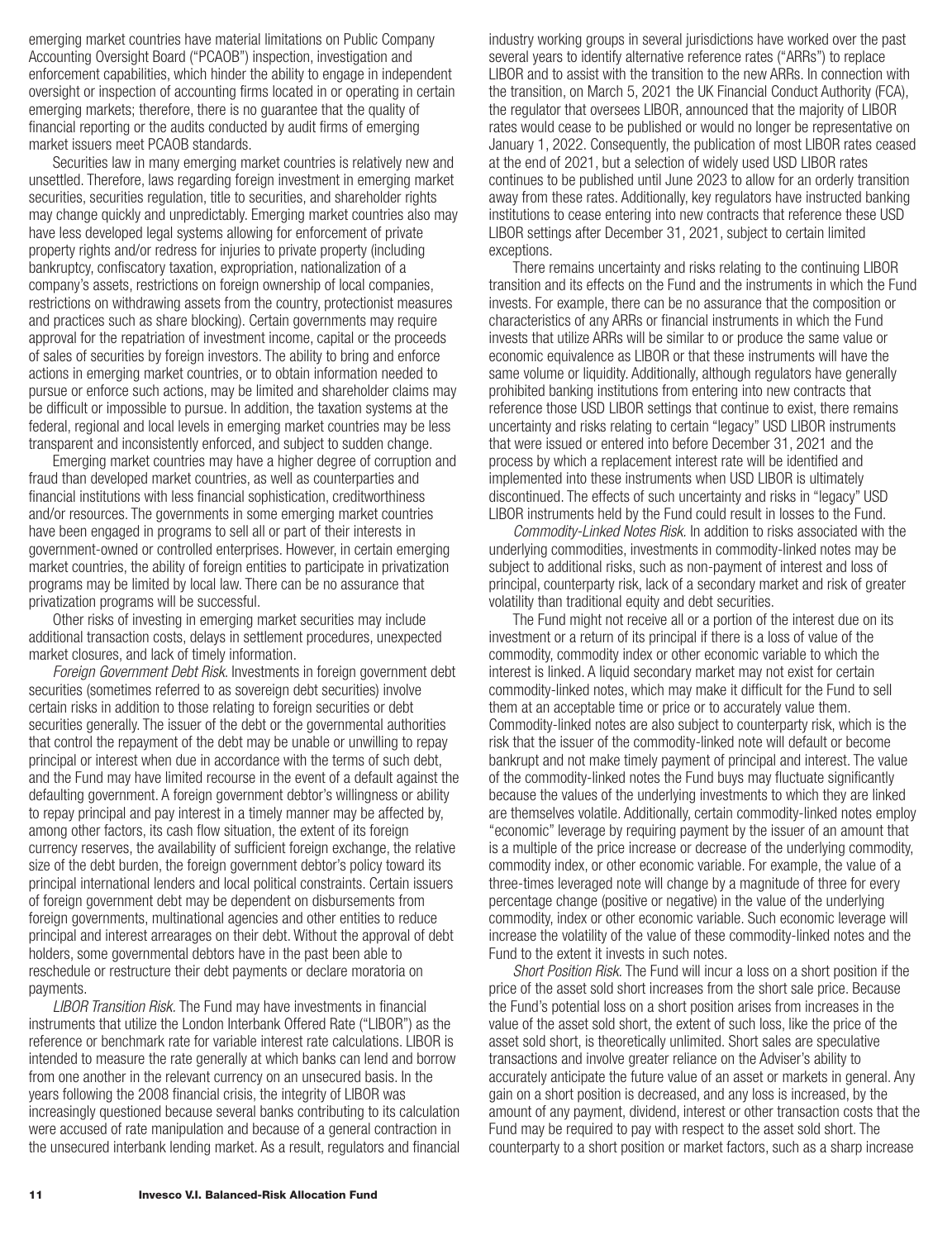in prices, may prevent the Fund from closing out a short position at a desirable time or price and may reduce or eliminate any gain or result in a loss. In a rising market, the Fund's short positions will cause the Fund to underperform the overall market and its peers that do not engage in shorting. If the Fund holds both long and short positions, both positions may decline simultaneously, in which case the short positions will not provide any buffer (hedge) from declines in value of the Fund's long positions. Certain types of short positions involve leverage, which may exaggerate any losses, potentially more than the actual cost of the investment, and will increase the volatility of the Fund's returns.

*Exchange-Traded Funds Risk*. In addition to the risks associated with the underlying assets held by the exchange-traded fund, investments in exchange-traded funds are subject to the following additional risks: (1) the market price of an exchange-traded fund's shares may trade above or below its net asset value; (2) an active trading market for the exchange-traded fund's shares may not develop or be maintained; (3) trading an exchange-traded fund's shares may be halted if the listing exchange's officials deem such action appropriate; (4) a passively managed exchange-traded fund may not accurately track the performance of the reference asset; and (5) a passively managed exchange-traded fund would not necessarily sell a security because the issuer of the security was in financial trouble unless the security is removed from the index that the exchange-traded fund seeks to track. Investment in exchange-traded funds may involve duplication of management fees and certain other expenses, as the Fund indirectly bears its proportionate share of any expenses paid by the exchange-traded funds in which it invests. Further, certain exchange-traded funds in which the Fund may invest are leveraged. Investing in leveraged exchange-traded funds may result in economic leverage, which does not result in the possibility of the Fund incurring obligations beyond its investments, but nonetheless permits the Fund to gain exposure that is greater than would be the case in an unlevered instrument, which can result in greater volatility.

*Exchange-Traded Notes Risk.* Exchange-traded notes are subject to the credit risk of the issuer, and the value of the exchange-traded note may drop due to a downgrade in the issuer's credit rating, despite the underlying market benchmark or assets remaining unchanged. The value of an exchange-traded note may also be influenced by time to maturity, level of supply and demand for the exchange-traded note, volatility and lack of liquidity in the underlying market, changes in the applicable interest rates, and economic, legal, political, or geographic events that affect the referenced underlying market or assets. Exchange-traded notes are also subject to the risk that the other party to the contract will not fulfill its contractual obligations, which may cause losses or additional costs to the Fund. When the Fund invests in exchange-traded notes it will bear its proportionate share of any fees and expenses borne by the exchange-traded note. For certain exchange-traded notes, there may be restrictions on the Fund's right to redeem its investment in an exchange-traded note, which is meant to be held until maturity.

*Factor-Based Strategy Risk.* Although the Fund may have investments that track equity indices that emphasize exposure to companies associated with certain characteristics, known as style factors, there is no guarantee that this strategy will be successful. In addition, there may be periods when a particular style of investing or factor is out of favor and therefore, during such periods, the investment performance of the Fund may suffer.

*Volatility Risk.* Certain of the Fund's investments may appreciate or decrease significantly in value over short periods of time. This may cause the Fund's net asset value per share to experience significant increases or declines in value over short periods of time.

*Subsidiary Risk.* By investing in the Subsidiary, the Fund is indirectly exposed to risks associated with the Subsidiary's investments. The derivatives and other investments held by the Subsidiary are generally similar to those that are permitted to be held by the Fund and are subject to the same risks that apply to similar investments if held directly by the Fund. There can be no assurance that the investment objective of the Subsidiary

will be achieved. The Subsidiary is not registered under the 1940 Act and, except as otherwise noted in the Fund's prospectus, is not subject to the investor protections of the 1940 Act. In addition, changes in the laws of the United States and/or the Cayman Islands could result in the inability of the Fund and/or the Subsidiary to operate as described in this prospectus and the SAI and could adversely affect the Fund. For example, the government of the Cayman Islands does not currently impose any income, corporate or capital gains tax, estate duty, inheritance tax, gift tax or withholding tax on the Subsidiary. If Cayman Islands law changes such that the Subsidiary must pay Cayman Islands taxes, Fund shareholders would likely suffer decreased investment returns.

*Money Market Fund Risk.* Although money market funds generally seek to preserve the value of an investment at \$1.00 per share, the Fund may lose money by investing in money market funds. A money market fund's sponsor has no legal obligation to provide financial support to the money market fund. The credit quality of a money market fund's holdings can change rapidly in certain markets, and the default of a single holding could have an adverse impact on the money market fund's share price. A money market fund's share price can also be negatively affected during periods of high redemption pressures, illiquid markets and/or significant market volatility.

*U.S. Government Obligations Risk.* Obligations of U.S. Government agencies and authorities receive varying levels of support and may not be backed by the full faith and credit of the U.S. Government, which could affect the Fund's ability to recover should they default. No assurance can be given that the U.S. Government will provide financial support to its agencies and authorities if it is not obligated by law to do so.

*Financial Markets Regulatory Risk*. Policy changes by the U.S. government or its regulatory agencies and political events within the U.S. and abroad, changes to the monetary policy by the Federal Reserve or other regulatory actions, the U.S. government's inability at times to agree on a long-term budget and deficit reduction plan or other legislation aimed at addressing financial or economic conditions, the threat of a federal government shutdown, and threats not to increase or suspend the federal government's debt limit, may affect investor and consumer confidence, increase volatility in the financial markets, perhaps suddenly and to a significant degree, result in higher interest rates, and even raise concerns about the U.S. government's credit rating and ability to service its debt. Such changes and events may adversely impact the Fund's operations, universe of potential investment options, and return potential.

*Active Trading Risk.* Active trading of portfolio securities may result in high brokerage costs, which may lower the Fund's actual return. Active trading also may increase the proportion of the Fund's gains that are short term.

*Management Risk.* The Fund is actively managed and depends heavily on the Adviser's judgment about markets, interest rates or the attractiveness, relative values, liquidity, or potential appreciation of particular investments made for the Fund's portfolio. The Fund could experience losses if these judgments prove to be incorrect. Because the Fund's investment process relies heavily on its asset allocation process, market movements that are counter to the portfolio managers' expectations may have a significant adverse effect on the Fund's net asset value. There can be no guarantee that the Adviser's investment techniques or investment decisions will produce the desired results. Additionally, legislative, regulatory, or tax developments may affect the investments or investment strategies available to the Adviser in connection with managing the Fund, which may also adversely affect the ability of the Fund to achieve its investment objective.

## **Portfolio Holdings**

A description of Fund policies and procedures with respect to the disclosure of Fund portfolio holdings is available in the SAI, which is available at www.invesco.com/us.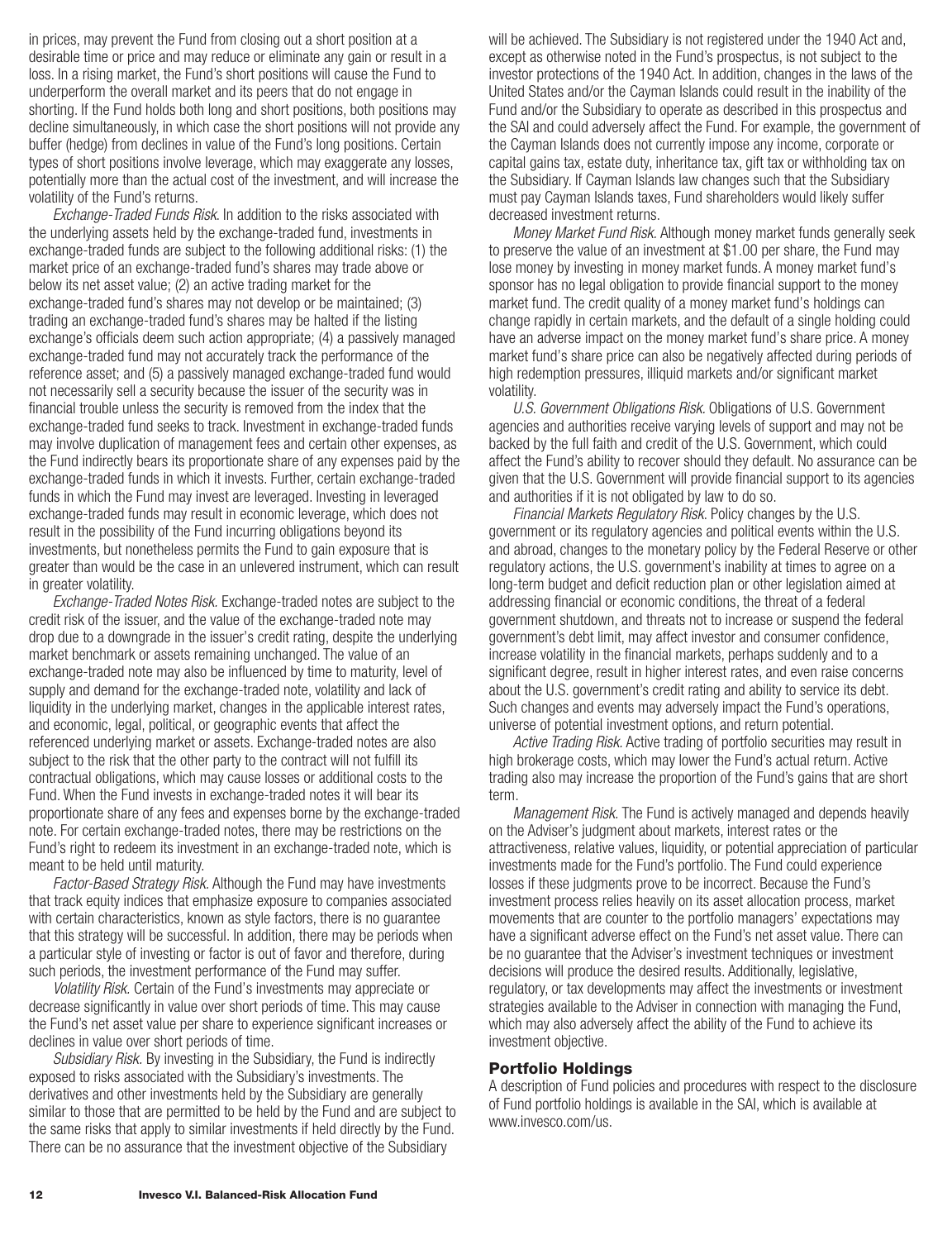# <span id="page-14-0"></span>**Fund Management**

## **The Adviser(s)**

Invesco serves as the Fund's investment adviser. The Adviser manages the investment operations of the Fund as well as other investment portfolios that encompass a broad range of investment objectives, and has agreed to perform or arrange for the performance of the Fund's day-to-day management. The Adviser is located at 1555 Peachtree Street, N.E., Atlanta, Georgia 30309. The Adviser, as successor in interest to multiple investment advisers, has been an investment adviser since 1976.

*Sub-Advisers*. Invesco has entered into one or more Sub-Advisory Agreements with certain affiliates to serve as sub-advisers to the Fund (the Sub-Advisers). Invesco may appoint the Sub-Advisers from time to time to provide discretionary investment management services, investment advice, and/or order execution services to the Fund. The Sub-Advisers and the Sub-Advisory Agreements are described in the SAI.

## **Regulation under the Commodity Exchange Act**

The Adviser is registered as a "commodity pool operator" (CPO) under the Commodity Exchange Act and the rules of the CFTC and is subject to CFTC regulation with respect to the Fund. The CFTC has adopted rules regarding the disclosure, reporting and recordkeeping requirements that apply with respect to the Fund as a result of the Adviser's registration as a CPO. Generally, these rules allow for substituted compliance with CFTC disclosure and shareholder reporting requirements, based on the Adviser's compliance with comparable SEC requirements. This means that for most of the CFTC's disclosure and shareholder reporting requirements applicable to the Adviser as the Fund's CPO, the Adviser's compliance with SEC disclosure and shareholder reporting requirements will be deemed to fulfill the Adviser's CFTC compliance obligations. However, as a result of CFTC regulation with respect to the Fund, the Fund may incur additional compliance and other expenses. The Adviser is also registered as a "commodity trading advisor" (CTA) but, with respect to the Fund, relies on an exemption from CTA regulation available for a CTA that also serves as the Fund's CPO.

## **Adviser Compensation**

During the fiscal year ended December 31, 2021, the Adviser received compensation of 0.52% of the Fund's average daily net assets, after fee waiver and/or expense reimbursement, if any.

A discussion regarding the basis for the Board's approval of the investment advisory agreement and investment sub-advisory agreements of the Fund is available in the Fund's most recent annual or semi-annual report to shareholders.

## **Portfolio Managers**

The following individuals are jointly and primarily responsible for the day-to-day management of the Fund's portfolio:

- Mark Ahnrud, CFA, Portfolio Manager, who has been responsible for the Fund since 2010 and has been associated with Invesco and/or its affiliates since 2000.
- John Burrello, CFA, Portfolio Manager, who has been responsible for the Fund since 2022 and has been associated with Invesco and/or its affiliates since 2012.
- Chris Devine, CFA, Portfolio Manager, who has been responsible for the Fund since 2010 and has been associated with Invesco and/or its affiliates since 1998.
- Scott Hixon, CFA, Portfolio Manager, who has been responsible for the Fund since 2010 and has been associated with Invesco and/or its affiliates since 1994.
- Christian Ulrich, CFA, Portfolio Manager, who has been responsible for the Fund since 2010 and has been associated with Invesco and/or its affiliates since 2000.

■ Scott Wolle, CFA, Portfolio Manager, who has been responsible for the Fund since 2010 and has been associated with Invesco and/or its affiliates since 1999.

The portfolio managers are assisted by investment professionals from Invesco's Global Asset Allocation Team. Members of the team may change from time to time.

More information on the portfolio managers may be found at www.invesco.com/us. The website is not part of this prospectus.

The Fund's SAI provides additional information about the portfolio managers' investments in the Fund, a description of the compensation structure and information regarding other accounts managed.

## **Other Information**

## **Purchase and Redemption of Shares**

The Fund ordinarily effects orders to purchase and redeem shares at the Fund's next computed net asset value (NAV) after it receives an order. Insurance companies participating in the Fund serve as the Fund's designee for receiving orders of separate accounts that invest in the Fund. The Fund may postpone the right of redemption only under unusual circumstances, as allowed by the SEC, such as when the New York Stock Exchange (NYSE) restricts or suspends trading.

Although the Fund generally intends to pay redemption proceeds solely in cash, the Fund reserves the right to determine, in its sole discretion, whether to satisfy redemption requests by making payment in securities or other property (known as a redemption in kind). Redemptions in kind may result in transaction costs and/or market fluctuations associated with liquidating or holding the securities, respectively.

Shares of the Fund are offered in connection with mixed and shared funding, i.e., to separate accounts of affiliated and unaffiliated insurance companies funding variable products. The Fund currently offers shares only to insurance company separate accounts and funds of funds. In the future, the Fund may offer them to pension and retirement plans that qualify for special federal income tax treatment. Due to differences in tax treatment and other considerations, the interests of Fund shareholders, including variable product owners and plan participants investing in the Fund (whether directly or indirectly through fund of funds), may conflict.

Mixed and shared funding may present certain conflicts of interest. For example, violation of the federal tax laws by one insurance company separate account investing directly or indirectly in a fund could cause variable products funded through another insurance company separate account to lose their tax-deferred status, unless remedial actions were taken. The Board will monitor for the existence of any material conflicts and determine what action, if any, should be taken. The Fund's NAV could decrease if it had to sell investment securities to pay redemption proceeds to a separate account (or plan) withdrawing because of a conflict.

## **Redemptions by Large Shareholders**

At times, the Fund may experience adverse effects when certain large shareholders redeem large amounts of shares of the Fund. Large redemptions may cause the Fund to sell portfolio securities at times when it would not otherwise do so. In addition, these transactions may also accelerate the realization of taxable income to shareholders (if applicable) if such sales of investments resulted in gains and may also increase transaction costs and/or increase in the Fund's expense ratio. When experiencing a redemption by a large shareholder, the Fund may delay payment of the redemption request up to seven days to provide the investment manager with time to determine if the Fund can redeem the request-in-kind or to consider other alternatives to lessen the harm to remaining shareholders. Under certain circumstances, however, the Fund may be unable to delay a redemption request, which could result in the automatic processing of a large redemption that is detrimental to the Fund and its remaining shareholders.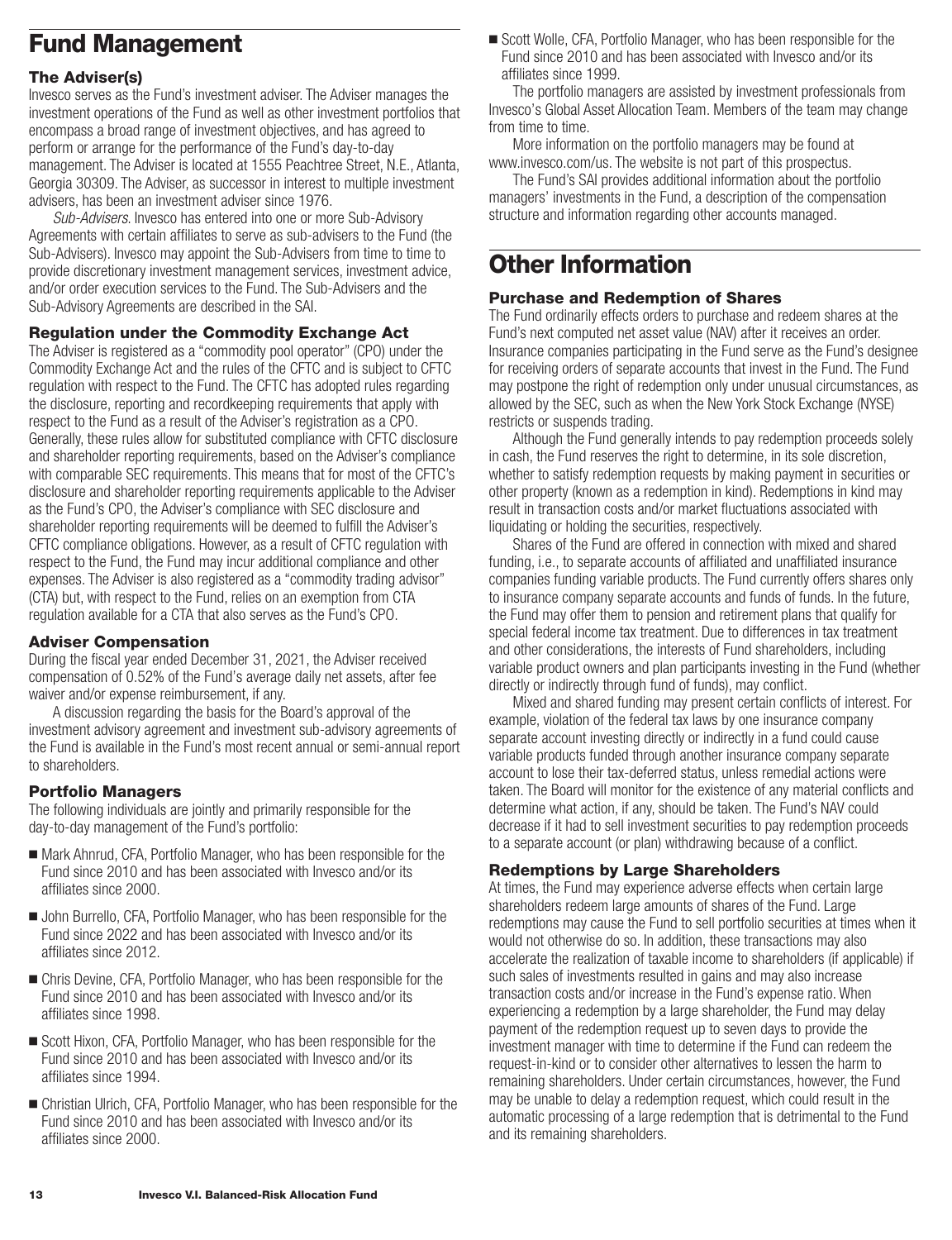## <span id="page-15-0"></span>**Excessive Short-Term Trading Activity Disclosure**

The Fund's investment programs are designed to serve long-term investors and are not designed to accommodate excessive short-term trading activity in violation of the Fund's policies and procedures described below. Excessive short-term trading activity in the Fund's shares (i.e., purchases of Fund shares followed shortly thereafter by redemptions of such shares, or vice versa) may hurt the long-term performance of the Fund by requiring it to maintain an excessive amount of cash or to liquidate portfolio holdings at a disadvantageous time, thus interfering with the efficient management of the Fund by causing it to incur increased brokerage and administrative costs. Where excessive short-term trading activity seeks to take advantage of arbitrage opportunities from stale prices for portfolio securities, the value of Fund shares held by long-term investors may be diluted. The Board has adopted policies and procedures designed to discourage excessive short-term trading of Fund shares. The Fund may alter its policies and procedures at any time without giving prior notice to Fund shareholders if Invesco believes the change would be in the best interests of long-term investors.

Pursuant to the Fund's policies and procedures, Invesco and certain of its corporate affiliates (Invesco and such affiliates, collectively, the Invesco Affiliates) currently use the following tools designed to discourage excessive short-term trading in the Fund:

(1) trade activity monitoring; and

(2) the use of fair value pricing consistent with procedures approved by the Board.

Each of these tools is described in more detail below.

In addition, restrictions designed to discourage or curtail excessive short-term trading activity may be imposed by the insurance companies and/or their separate accounts that invest in the Fund on behalf of variable product owners. Variable product owners should refer to the applicable contract and related prospectus for more details.

#### **Trade Activity Monitoring**

To detect excessive short-term trading activities, the Invesco Affiliates will monitor, on a daily basis, selected aggregate purchase or redemption trade orders placed by insurance companies and/or their separate accounts. The Invesco Affiliates will seek to work with insurance companies to discourage variable product owners from engaging in abusive trading practices. However, the ability of the Invesco Affiliates to monitor trades that are placed by variable product owners is severely if not completely limited due to the fact that the insurance companies trade with the Fund through omnibus accounts, and maintain the exclusive relationship with, and are responsible for maintaining the account records of, their variable product owners. There may also be legal and technological limitations on the ability of insurance companies to impose restrictions on the trading practices of their variable product owners. As a result, there can be no guarantee that the Invesco Affiliates will be able to detect or deter market timing by variable product owners.

If, as a result of this monitoring, the Invesco Affiliates believe that a variable product owner has engaged in excessive short-term trading (regardless of whether or not the insurance company's own trading restrictions are exceeded), the Invesco Affiliates will seek to act in a manner that they believe is consistent with the best interests of long-term investors, which may include taking steps such as (1) asking the insurance company to take action to stop such activities, or (2) refusing to process future purchases related to such activities in the insurance company's account with the Fund. The Invesco Affiliates will use reasonable efforts to apply the Fund's policies uniformly given the potential limitations described above.

## **Fair Value Pricing**

Securities owned by the Fund are to be valued at current market value if market quotations are readily available. All other securities and assets of the Fund for which market quotations are not readily available are to be valued at fair value determined in good faith using procedures approved by the Board. An effect of fair value pricing may be to reduce the ability of frequent

traders to take advantage of arbitrage opportunities resulting from potentially "stale" prices of portfolio holdings. However, it cannot eliminate the possibility of frequent trading.

See "Pricing of Shares—Determination of Net Asset Value (NAV)" for more information.

#### **Risks**

There is the risk that the Fund's policies and procedures will prove ineffective in whole or in part to detect or prevent excessive short-term trading. Although these policies and procedures, including the tools described above, are designed to discourage excessive short-term trading, they do not eliminate the possibility that excessive short-term trading activity in the Fund will occur. Moreover, each of these tools involves judgments that are inherently subjective. The Invesco Affiliates seek to make these judgments to the best of their abilities in a manner that they believe is consistent with the best interests of long-term investors. However, there can be no assurance that the Invesco Affiliates will be able to gain access to any or all of the information necessary to detect or prevent excessive short-term trading by a variable product owner. While the Invesco Affiliates and the Fund may seek to take actions with the assistance of the insurance companies that invest in the Fund, there is the risk that neither the Invesco Affiliates nor the Fund will be successful in their efforts to minimize or eliminate such activity.

## **Pricing of Shares**

#### **Determination of Net Asset Value (NAV)**

The price of the Fund's shares is the Fund's NAV per share. The Fund values portfolio securities for which market quotations are readily available at market value. Securities and other assets quoted in foreign currencies are valued in U.S. dollars based on the prevailing exchange rates on that day. The Fund values securities and assets for which market quotations are unavailable at their "fair value," which is described below.

Even when market quotations are available, they may be stale or they may be unreliable because the security is not traded frequently, trading on the security ceased before the close of the trading market or issuer specific events occurred after the security ceased trading or because of the passage of time between the close of the market on which the security trades and the close of the NYSE and when the Fund calculates its NAV. Issuer specific events may cause the last market quotation to be unreliable. Such events may include a merger or insolvency, events that affect a geographical area or an industry segment, such as political events or natural disasters, or market events, such as a significant movement in the U.S. market. Where the Adviser determines that the closing price of the security is stale or unreliable, the Adviser will value the security at its fair value.

Fair value is that amount that the owner might reasonably expect to receive for the security upon its current sale. A fair value price is an estimated price that requires consideration of all appropriate factors, including indications of fair value available from pricing services. Fair value pricing involves judgment and a fund that uses fair value methodologies may value securities higher or lower than another fund using market quotations or its own fair value methodologies to price the same securities. Investors who purchase or redeem Fund shares on days when the Fund is holding fair-valued securities may receive a greater or lesser number of shares, or higher or lower redemption proceeds, than they would have received if the Fund had not fair-valued the security or had used a different methodology.

The Board has delegated the daily determination of fair value prices to the Adviser's valuation committee, which acts in accordance with Board approved policies. Fair value pricing methods and pricing services can change from time to time as approved by the Board.

The intended effect of applying fair value pricing is to compute a NAV that accurately reflects the value of the Fund's portfolio at the time that the NAV is calculated. An additional intended effect is to discourage those seeking to take advantage of arbitrage opportunities resulting from "stale"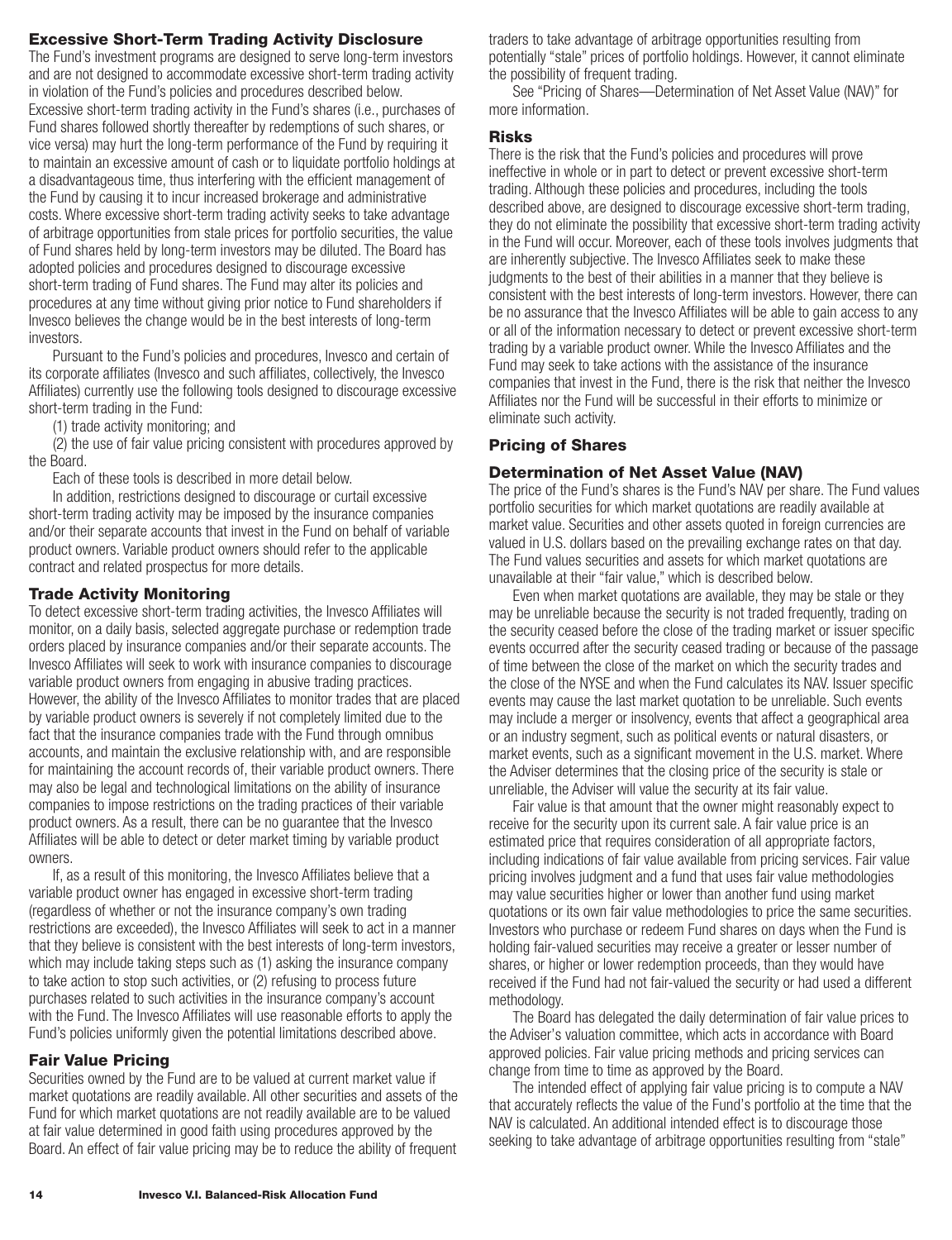<span id="page-16-0"></span>prices and to mitigate the dilutive impact of any such arbitrage. However, the application of fair value pricing cannot eliminate the possibility that arbitrage opportunities will exist.

Specific types of securities are valued as follows:

*Senior Secured Floating Rate Loans and Senior Secured Floating Rate Debt Securities.* Senior secured floating rate loans and senior secured floating rate debt securities are fair valued using evaluated quotes provided by an independent pricing service. Evaluated quotes provided by the pricing service may reflect appropriate factors such as market quotes, ratings, tranche type, industry, company performance, spread, individual trading characteristics, institution-size trading in similar groups of securities and other market data.

*Domestic Exchange Traded Equity Securities.* Market quotations are generally available and reliable for domestic exchange traded equity securities. If market quotations are not available or are unreliable, the Adviser will value the security at fair value in good faith using procedures approved by the Board.

*Foreign Securities.* If market quotations are available and reliable for foreign exchange traded equity securities, the securities will be valued at the market quotations. Because trading hours for certain foreign securities end before the close of the NYSE, closing market quotations may become unreliable. If between the time trading ends on a particular security and the close of the customary trading session on the NYSE events occur that are significant and may make the closing price unreliable, the Fund may fair value the security. If an issuer specific event has occurred that the Adviser determines, in its judgment, is likely to have affected the closing price of a foreign security, it will price the security at fair value. The Adviser also relies on a screening process from a pricing vendor to indicate the degree of certainty, based on historical data, that the closing price in the principal market where a foreign security trades is not the current market value as of the close of the NYSE. For foreign securities where the Adviser believes, at the approved degree of certainty, that the price is not reflective of current market value, the Adviser will use the indication of fair value from the pricing service to determine the fair value of the security. The pricing vendor, pricing methodology or degree of certainty may change from time to time. Fund securities primarily traded on foreign markets may trade on days that are not business days of the Fund. Because the NAV of Fund shares is determined only on business days of the Fund, the value of foreign securities included in the Fund's portfolio may change on days when the separate account to which you have allocated variable product values will not be able to purchase or redeem shares of the Fund.

*Fixed Income Securities.* Fixed income securities, such as government, corporate, asset-backed and municipal bonds and convertible securities, including high yield or junk bonds, and loans, normally are valued on the basis of prices provided by independent pricing services. Prices provided by the pricing services may be determined without exclusive reliance on quoted prices, and may reflect appropriate factors such as institution-size trading in similar groups of securities, developments related to special securities, dividend rate, maturity and other market data. Pricing services generally value fixed income securities assuming orderly transactions of institutional round lot size, but a Fund may hold or transact in the same securities in smaller, odd lot sizes. Odd lots often trade at lower prices than institutional round lots. Prices received from pricing services are fair value prices. In addition, if the price provided by the pricing service and independent quoted prices are unreliable, the Adviser's valuation committee will fair value the security using procedures approved by the Board.

*Short-term Securities.* The Fund's short-term investments are valued at amortized cost when the security has 60 days or less to maturity.

*Futures and Options.* Futures contracts are valued at the final settlement price set by the exchange on which they are principally traded. Options are valued on the basis of market quotations, if available.

*Swap Agreements.* Swap agreements are fair valued using an evaluated quote provided by an independent pricing service. Evaluated quotes provided by the pricing service are based on a model that may include end

of day net present values, spreads, ratings, industry and company performance.

*Open-end Funds.* If the Fund invests in other open-end funds, other than open-end funds that are exchange traded, the investing Fund will calculate its NAV using the NAV of the underlying fund in which it invests. The Fund discloses portfolio holdings at different times to insurance companies issuing variable products that invest in the Fund, and in annual and semi-annual shareholder reports. Refer to such reports to determine the types of securities in which the Fund has invested. You may also refer to the SAI to determine what types of securities in which the Fund may invest. You may obtain copies of these reports or of the SAI from the insurance company that issued your variable product, or from the Adviser as described on the back cover of this prospectus.

The Fund generally determines the net asset value of its shares on each day the NYSE is open for trading (a business day) as of approximately 4:00 p.m. Eastern Time (the customary close of regular trading) or earlier in the case of a scheduled early close. In the event of an unscheduled early close of the NYSE, the Fund generally still will determine the net asset value of its shares as of 4:00 p.m. Eastern Time on that business day. Portfolio securities traded on the NYSE would be valued at their closing prices unless the investment adviser determines that a "fair value" adjustment is appropriate due to subsequent events occurring after an early close consistent with procedures approved by the Board.

The Fund may invest up to 25% of its total assets in shares of its Subsidiary. The Subsidiary offers to redeem all or a portion of its shares at the current net asset value per share every regular business day. The value of shares of the Subsidiary will fluctuate with the value of the Subsidiary's portfolio investments. The Subsidiary prices its portfolio investments pursuant to the same pricing and valuation methodologies and procedures used by the Fund, which require, among other things, that the Subsidiary's portfolio investments be marked-to-market (that is, the value on the Subsidiary's books changes) each business day to reflect changes in the market value of the investment.

## **Taxes**

The Fund intends to qualify each year as a regulated investment company and, as such, is not subject to entity-level tax on the income and gain it distributes to shareholders. Insurance company separate accounts may invest in the Fund and, in turn, may offer variable products to investors through insurance contracts. Because the insurance company separate accounts generally are the shareholders in the Fund, all of the tax characteristics of the Fund's investments flow into the separate accounts and not to each variable product owner. The tax consequences from each variable product owner's investment in a variable product contract will depend upon the provisions of these contracts, and variable product owners should consult their contract prospectus for more information on these tax consequences.

## **Dividends and Distributions**

The Fund expects, based on its investment objective and strategies, that its distributions, if any, will consist of ordinary income, capital gains, or some combination of both.

## **Dividends**

The Fund generally declares and pays dividends from net investment income, if any, annually.

## **Capital Gains Distributions**

The Fund generally distributes long-term and short-term capital gains (net of any available capital loss carryovers), if any, at least annually. Capital gains distributions may vary considerably from year to year as a result of the Fund's normal investment activities and cash flows.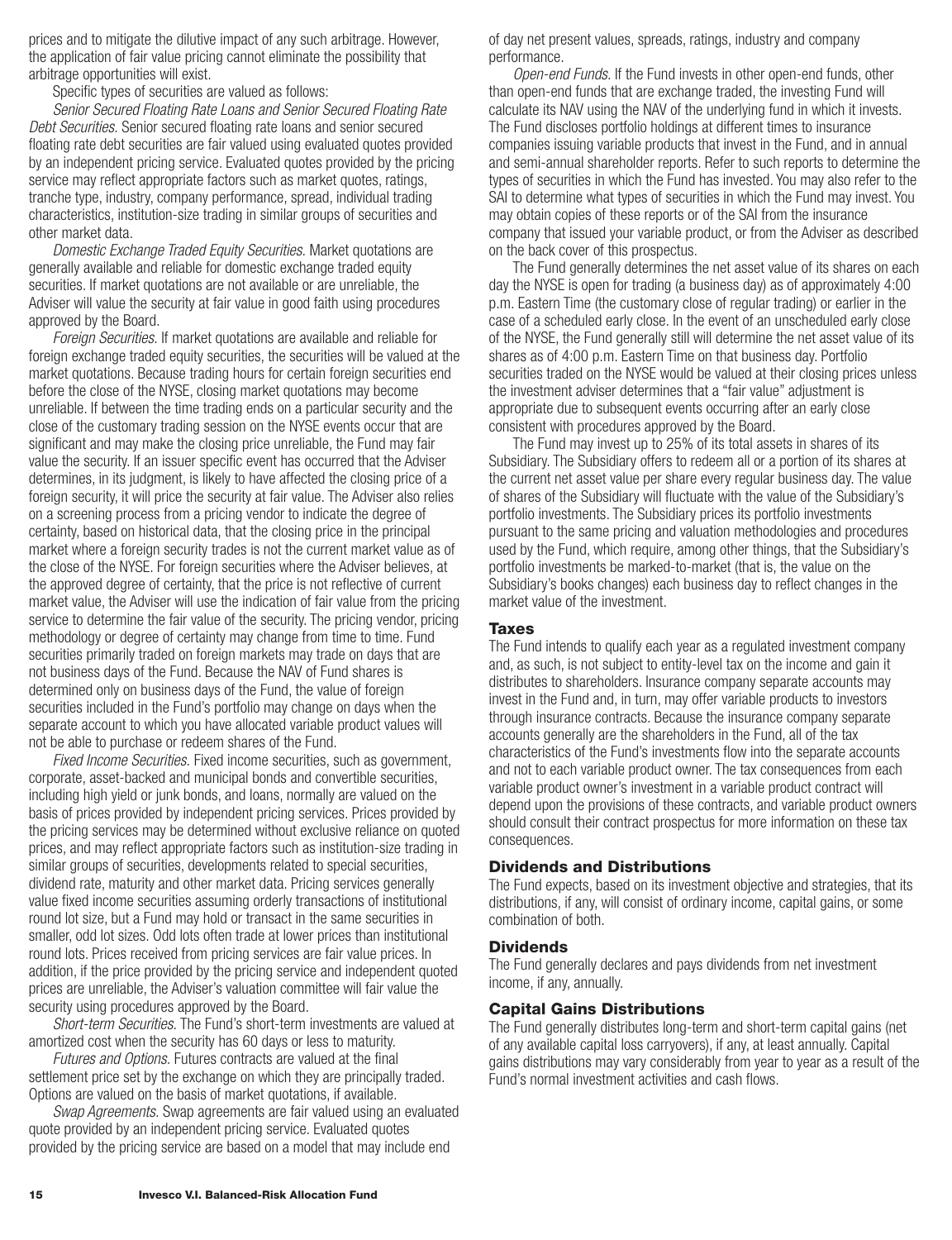## <span id="page-17-0"></span>**Share Classes**

The Fund has two classes of shares, Series I shares and Series II shares. Each class is identical except that Series II shares have a distribution or "Rule 12b-1 Plan" that is described below.

## **Distribution Plan**

The Fund has adopted a distribution or "Rule 12b-1 Plan" for its Series II shares. The plan allows the Fund to pay distribution fees to life insurance companies and others to promote the sale and distribution of Series II shares. The plan provides for a maximum fee equal to an annual rate of 0.25% (expressed as a percentage of average daily net assets of the Fund). Because the Fund pays these fees out of its assets on an ongoing basis, over time these fees will increase the cost of your investment and may cost you more than paying other types of charges.

## **Payments to Insurance Companies**

The insurance company that issued your variable product, or one of its affiliates, may receive all the Rule 12b-1 distribution fees discussed above. In addition to those payments, Invesco Distributors, Inc., the distributor of the Fund and an Invesco Affiliate, and other Invesco Affiliates may make cash payments to the insurance company that issued your variable product or the insurance company's affiliates in connection with promotion of the Fund and certain other marketing support services. Invesco Affiliates make these payments from their own resources. Invesco Affiliates make these payments as incentives to certain insurance companies or their affiliates to promote the sale and retention of shares of the Fund. The benefits Invesco Affiliates receive when they make these payments may include, among other things, adding the Fund to the list of underlying investment options in the insurance company's variable products, and access (in some cases on a preferential basis over other competitors) to individual members of an insurance company's sales force or to an insurance company's management. These payments are sometimes referred to as "shelf space" payments because the payments compensate the insurance company for including the Fund in its variable products (on its "sales shelf"). Invesco Affiliates may also make payments to insurance company affiliates for support, training and ongoing education for sales personnel about the Fund, financial planning needs of Fund shareholders or contract owners that allocate contract value directly or indirectly to the Fund, marketing and advertising of the Fund, and access to periodic conferences held by insurance company affiliates relating directly or indirectly to the Fund. Invesco Affiliates compensate insurance companies or their affiliates differently depending typically on the level and/or type of services provided by the insurance companies or their affiliates. The payments Invesco Affiliates make may be calculated on sales of shares of the Fund (Sales-Based Payments), in which case the total amount of such payments shall not exceed 0.25% of the offering price of all shares sold through variable products during the particular period. Such payments also may be calculated on the average daily net assets of the Fund attributable to that particular insurance company or its affiliates (Asset-Based Payments), in which case the total amount of such cash payments shall not exceed 0.25% per annum of those assets during a defined period. Sales-Based Payments primarily create incentives to make sales of shares of the Fund and Asset-Based Payments primarily create incentives to retain assets of the Fund in insurance company separate accounts or funds of funds.

Invesco Affiliates are motivated to make the payments described above in order to promote the sale of Fund shares and the retention of those investments by clients of insurance companies. To the extent insurance companies sell more shares of the Fund or retain shares of the Fund in their variable product owners' accounts, Invesco Affiliates may directly or indirectly benefit from the incremental management and other fees paid to Invesco Affiliates by the Fund with respect to those assets.

In addition to the payments listed above, Invesco may also make payments to insurance companies for certain administrative services provided to the Fund. These services may include, but are not limited to, maintenance of master accounts with the Fund; tracking, recording and

transmitting net purchase and redemption orders for Fund shares; distributing redemption proceeds and transmitting net purchase payments; reconciling purchase and redemption activity and dividend and distribution payments between a master account and the Fund; maintaining and preserving records related to the purchase, redemption and other account activity of variable product owners; distributing copies of Fund documents, such as prospectuses, proxy materials and periodic reports, to variable product owners; assisting with proxy solicitations on behalf of the Fund, including soliciting and compiling voting instructions from variable contract owners; and responding to inquiries from variable contract owners about the Fund. The Fund has agreed to reimburse Invesco for its payments made to Insurance Companies to provide these services, up to an annual limit of 0.15% of the average daily net assets invested in the Fund by each insurance company. Any amounts paid by Invesco to an insurance company in excess of 0.15% of the average daily net assets invested in the Fund are paid by Invesco out of its own financial resources, and not out of the Fund's assets. Insurance companies may earn profits on these payments for these services, since the amount of the payments may exceed the cost of providing the service.

You can find further details in the SAI about these payments and the services provided by insurance companies or their affiliates. In certain cases these payments could be significant to the insurance company or its affiliates. Your insurance company may charge you additional fees or commissions on your variable product other than those disclosed in this prospectus. You can ask your insurance company about any payments it or its affiliates receive from Invesco Affiliates, or the Fund, as well as about fees and/or commissions it charges. The prospectus for your variable product may also contain additional information about these payments.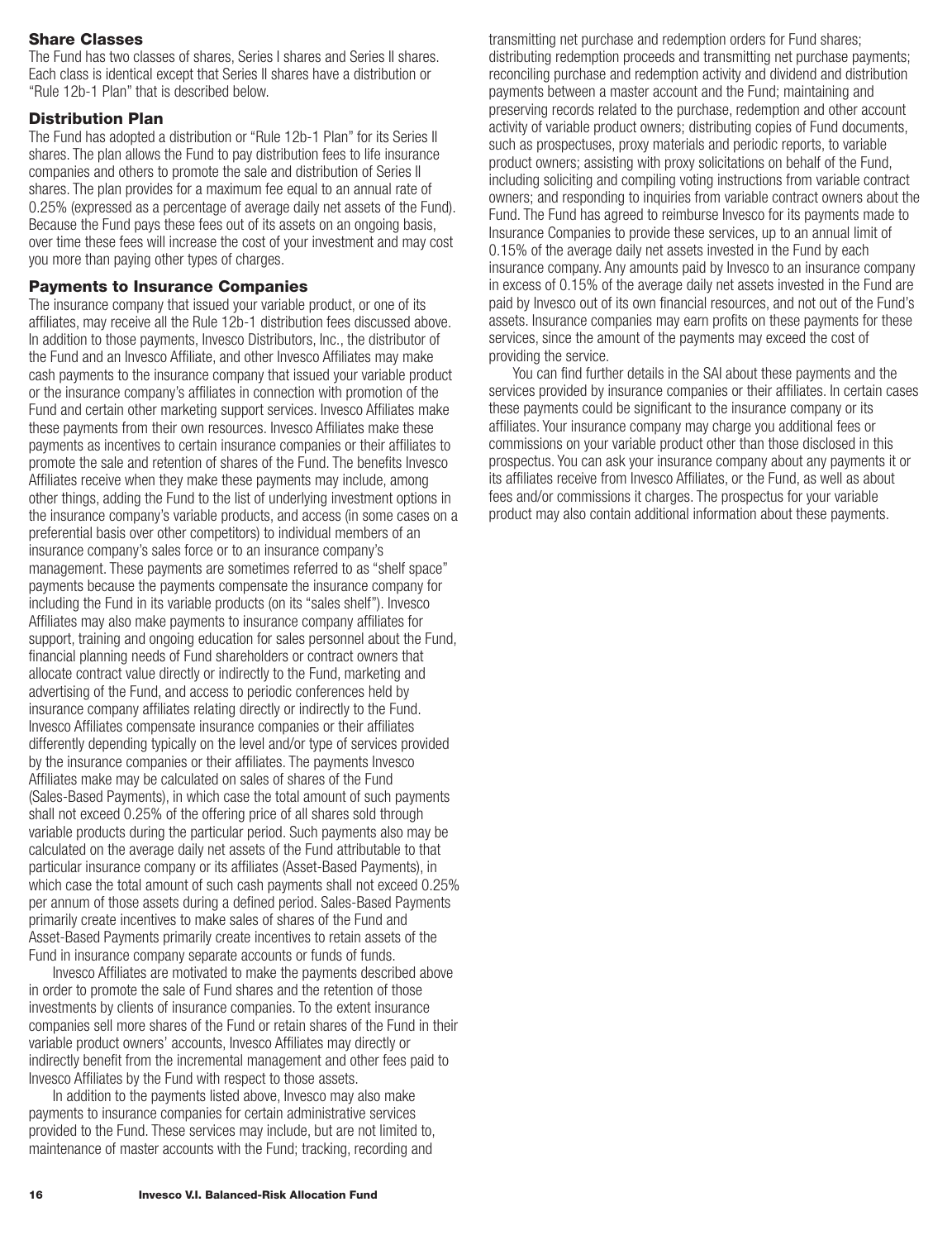# <span id="page-18-0"></span>**Consolidated Financial Highlights**

The consolidated financial highlights show the Fund's financial history for the past five fiscal years or, if shorter, the period of operations of the Fund or any of its share classes. The consolidated financial highlights table is intended to help you understand the Fund's financial performance. Certain information reflects financial results for a single Fund share.

The total returns in the table represent the rate that an investor would have earned (or lost) on an investment in the Fund (assuming reinvestment of all dividends and distributions).

This information has been audited by PricewaterhouseCoopers LLP, an independent registered public accounting firm, whose report, along with the Fund's consolidated financial statements, is included in the Fund's annual report, which is available upon request.

|                     | Net asset<br>value,<br>beginning<br>of period | Net<br>investment<br>income<br>$(logs)^{(a)}$ | <b>Net gains</b><br>(losses)<br>on securities<br>(both<br>realized and investment investment<br>unrealized) operations | <b>Total from</b> | Dividends<br>from net<br>income | <b>Distributions</b><br>from net<br>realized<br>gains | Return of<br>capital     | <b>Total</b><br>distributions of period return (b) | <b>Net asset</b><br>value, end | <b>Total</b> | Net assets,<br>end of period<br>(000's omitted) | <b>Ratio of</b><br>expenses<br>to average<br>net assets<br>with fee waivers<br>and/or<br>expenses<br>absorbed | <b>Ratio of</b><br>expenses<br>to average net Ratio of net<br>assets without investment<br>fee waivers<br>and/or<br>expenses<br>absorbed | income<br>(loss)<br>to average<br>net assets turnover <sup>(c)</sup> | <b>Portfolio</b> |
|---------------------|-----------------------------------------------|-----------------------------------------------|------------------------------------------------------------------------------------------------------------------------|-------------------|---------------------------------|-------------------------------------------------------|--------------------------|----------------------------------------------------|--------------------------------|--------------|-------------------------------------------------|---------------------------------------------------------------------------------------------------------------|------------------------------------------------------------------------------------------------------------------------------------------|----------------------------------------------------------------------|------------------|
| Series I            |                                               |                                               |                                                                                                                        |                   |                                 |                                                       |                          |                                                    |                                |              |                                                 |                                                                                                               |                                                                                                                                          |                                                                      |                  |
| Year ended 12/31/21 | \$10.48                                       | \$(0.08)                                      | \$1.08                                                                                                                 | \$1.00            | \$(0.36)                        | \$(0.36)                                              |                          | \$(0.72)                                           | \$10.76                        | 9.55%        | \$<br>49,456                                    | 0.71%                                                                                                         | 1.11%                                                                                                                                    | (0.69)%                                                              | 107%             |
| Year ended 12/31/20 | 10.91                                         | (0.03)                                        | 1.03                                                                                                                   | 1.00              | (0.87)                          | (0.56)                                                |                          | (1.43)                                             | 10.48                          | 10.22        | 46,853                                          | 0.66 <sup>(d)</sup>                                                                                           | 1.10                                                                                                                                     | (0.25)                                                               | 82               |
| Year ended 12/31/19 | 9.47                                          | 0.14                                          | 1.30                                                                                                                   | 1.44              | _                               | _                                                     | _                        | -                                                  | 10.91                          | 15.21        | 45.427                                          | 0.64 <sup>(d)</sup>                                                                                           | 1.10                                                                                                                                     | ∣.38                                                                 | 94               |
| Year ended 12/31/18 | 11.31                                         | 0.11                                          | (0.79)                                                                                                                 | (0.68)            | (0.14)                          | (0.99)                                                | (0.03)                   | (1.16)                                             | 9.47                           | (6.46)       | 37,450                                          | 0.65 <sup>(d)</sup>                                                                                           | 1.10                                                                                                                                     | 1.03                                                                 | 199              |
| Year ended 12/31/17 | 11.35                                         | 0.01                                          | 1.08                                                                                                                   | 1.09              | (0.48                           | (0.65)                                                |                          | (1.13)                                             | 11.31                          | 10.06        | 39.340                                          | 0.68 <sup>(d)</sup>                                                                                           | 1.11                                                                                                                                     | 0.10                                                                 | 52               |
| Series II           |                                               |                                               |                                                                                                                        |                   |                                 |                                                       |                          |                                                    |                                |              |                                                 |                                                                                                               |                                                                                                                                          |                                                                      |                  |
| Year ended 12/31/21 | 10.29                                         | (0.10)                                        | 1.05                                                                                                                   | 0.95              | (0.33)                          | (0.36)                                                |                          | (0.69)                                             | 10.55                          | 9.26         | 931,915                                         | 0.96                                                                                                          | 1.36                                                                                                                                     | (0.94)                                                               | 107              |
| Year ended 12/31/20 | 10.73                                         | (0.05)                                        | 1.01                                                                                                                   | 0.96              | (0.84)                          | (0.56)                                                | –                        | (1.40)                                             | 10.29                          | 9.99         | 933,770                                         | 0.91 <sup>(d)</sup>                                                                                           | 1.35                                                                                                                                     | (0.50)                                                               | 82               |
| Year ended 12/31/19 | 9.34                                          | 0.12                                          | 1.27                                                                                                                   | .39               | –                               | -                                                     | $\overline{\phantom{a}}$ |                                                    | 10.73                          | 14.88        | 976,477                                         | 0.89 <sup>(d)</sup>                                                                                           | 1.35                                                                                                                                     | 1.13                                                                 | 94               |
| Year ended 12/31/18 | 11.17                                         | 0.08                                          | (0.78)                                                                                                                 | (0.70)            | (0.11)                          | (0.99)                                                | (0.03)                   | (1.13)                                             | 9.34                           | (6.71)       | 968,329                                         | 0.90 <sup>(d)</sup>                                                                                           | 1.35                                                                                                                                     | 0.78                                                                 | 199              |
| Year ended 12/31/17 | 11.22                                         | (0.02)                                        | 1.07                                                                                                                   | .05               | 0.45                            | (0.65)                                                |                          | (1.10                                              | 11.17                          | 9.83         | .158.077                                        | 0.93 <sup>(d)</sup>                                                                                           | 1.36                                                                                                                                     | (0.15)                                                               | 52               |

(a) Calculated using average shares outstanding.

(b) Includes adjustments in accordance with accounting principles generally accepted in the United States of America and as such, the net asset value for financial reporting purposes and the returns based upon those net asset values may differ from the net asset value and returns for shareholder transactions. Total returns are not annualized for periods less than one year, if applicable, and do not reflect charges assessed in connection with a variable product, which if included would reduce total returns.

(c) Portfolio turnover is calculated at the fund level and is not annualized for periods less than one year, if applicable.

(d) In addition to the fees and expenses which the Fund bears directly; the Fund indirectly bears a pro rata share of the fees and expenses of the underlying funds in which the Fund invests. Because the underlying funds have varied expenses and fee levels and the Fund may own different proportions at different times, the amount of fees and expenses incurred indirectly by the Fund will vary. Estimated underlying fund expenses are not expenses that are incurred directly by your Fund. They are expenses that are incurred directly by the underlying funds and are deducted from the value of the funds your Fund invests in. The effect of the estimated underlying fund expenses that you bear indirectly is included in your Fund's total return. Estimated acquired fund fees from underlying funds were 0.15%, 0.15%, 0.16% and 0.15% for the years ended December 31, 2020, 2019, 2018 and 2017, respectively.